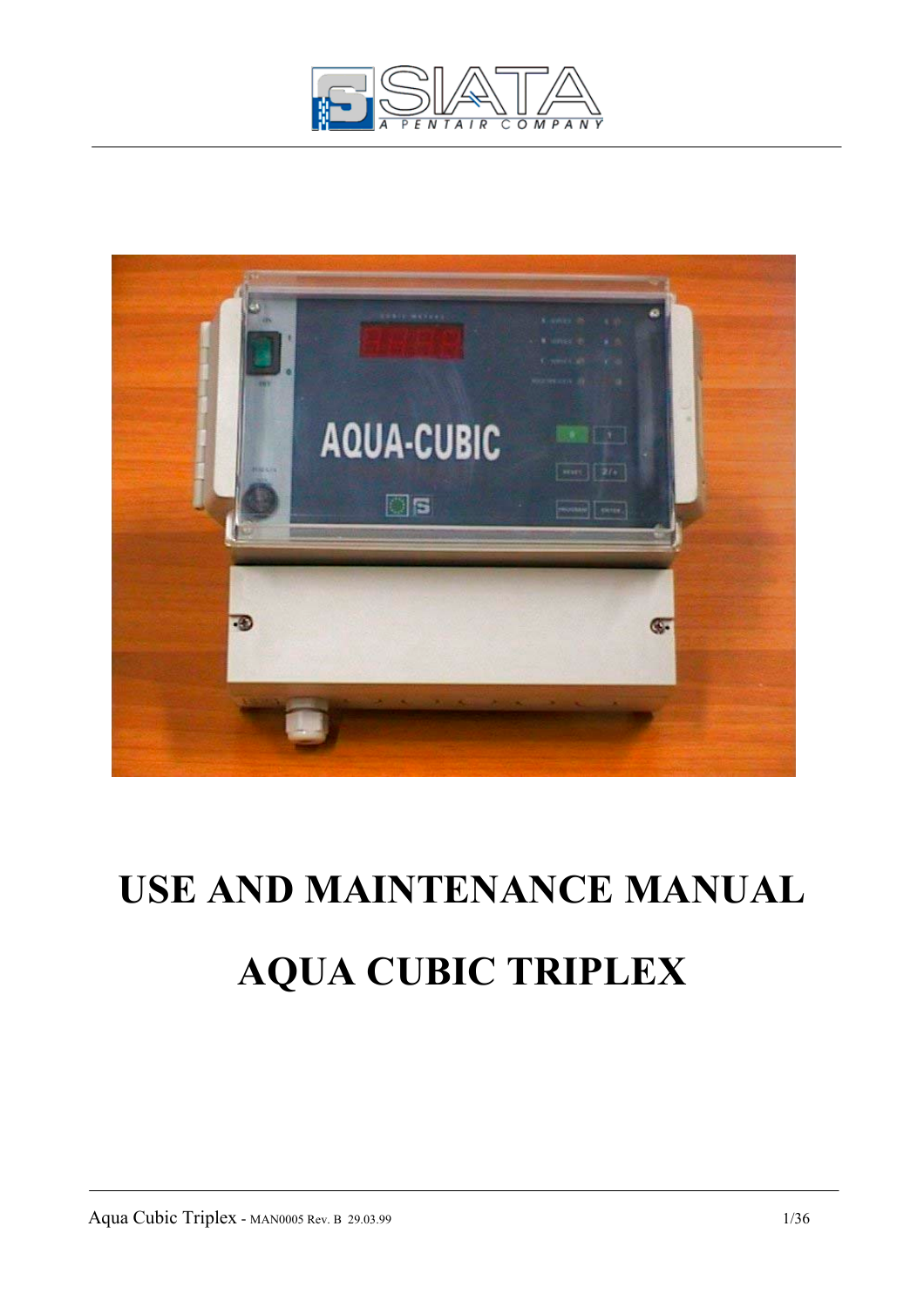

# **EC DECLARATION OF CONFORMITY**

**Producer S.I.A.T.A. S.r.l.**

 address Via Virginio 370/372 50025 Montespertoli-Florence (ITALY)

Declares that the following material:

**PN** 

# **AC-TRI/05**

**Description**

# **AQUA CUBIC TRIPLEX**

Conforms to the essential pre-requisites of the following **DIRECTIVES**:

- **Electromagnetic Compatibility 89/336/CEE, 93/68/CEE**
- **Low Voltage 73/23/CEE, 93/68/CEE**

The fulfilment of the following regulations has been verified:

**EN 50081-1** General Regulation on Emissions – part 1 residential, commercial and light industry environment

**EN 50082-1** General Regulation on Immunity – part 1:residential, commercial and light industry environments

 S.I.A.T.A. S.R.L. has a Quality System which conforms to the requirements of the regulation:

**ISO 9001/UNI EN ISO 9001-ed. 1994** (Certificate n°95.022 SGS ICS )

Date Director LUIGI FERRALI

03.03.1998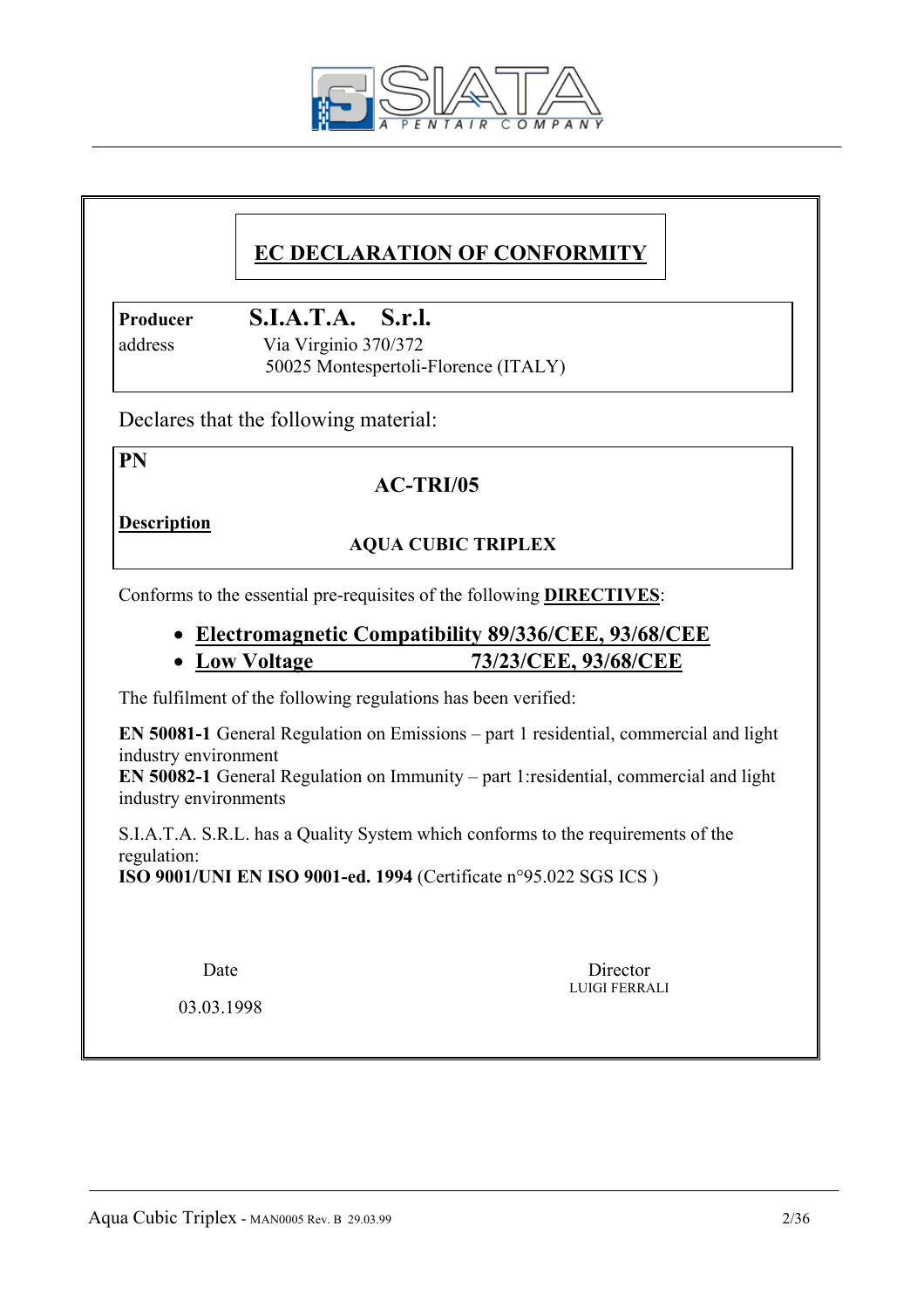

# Summary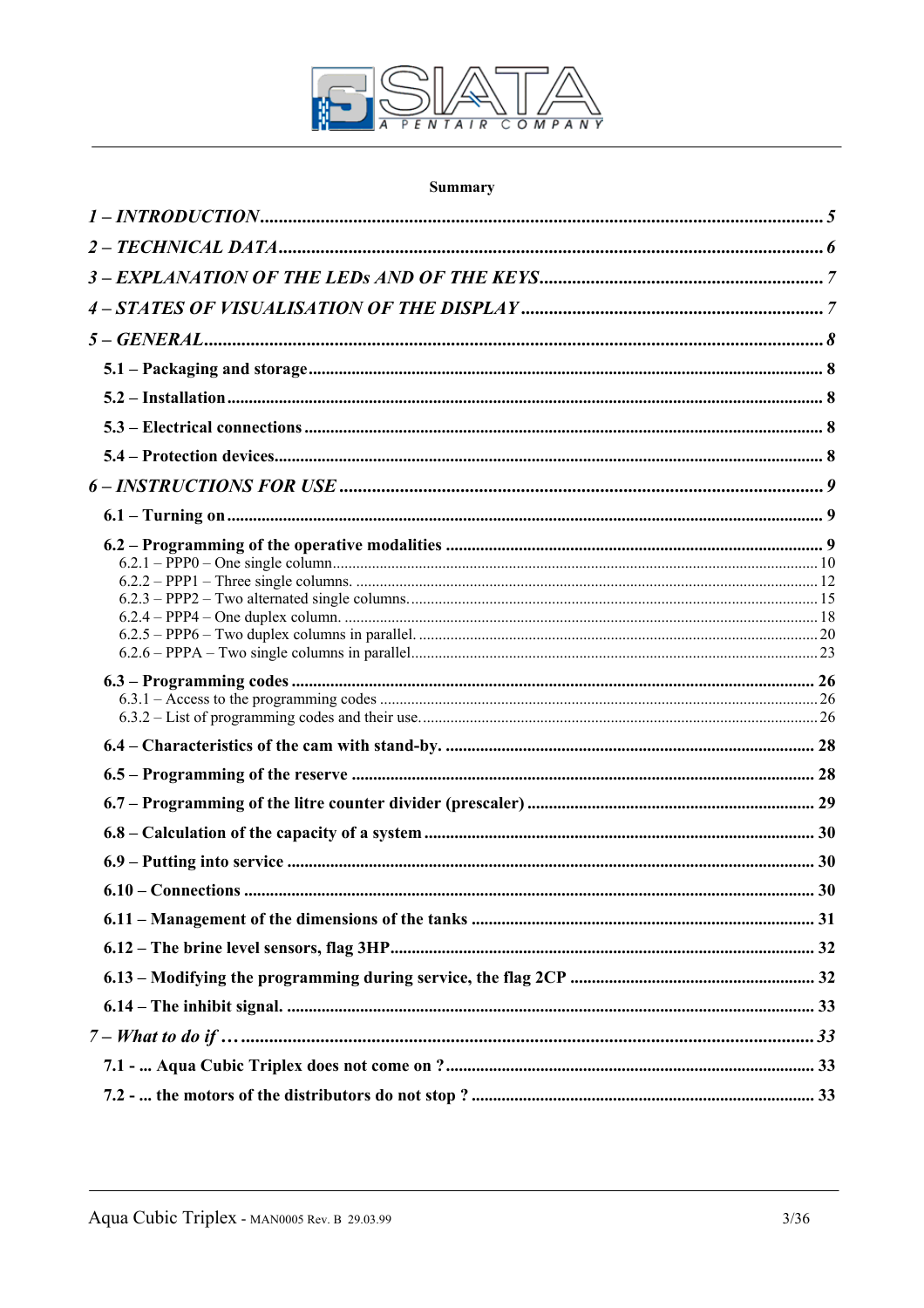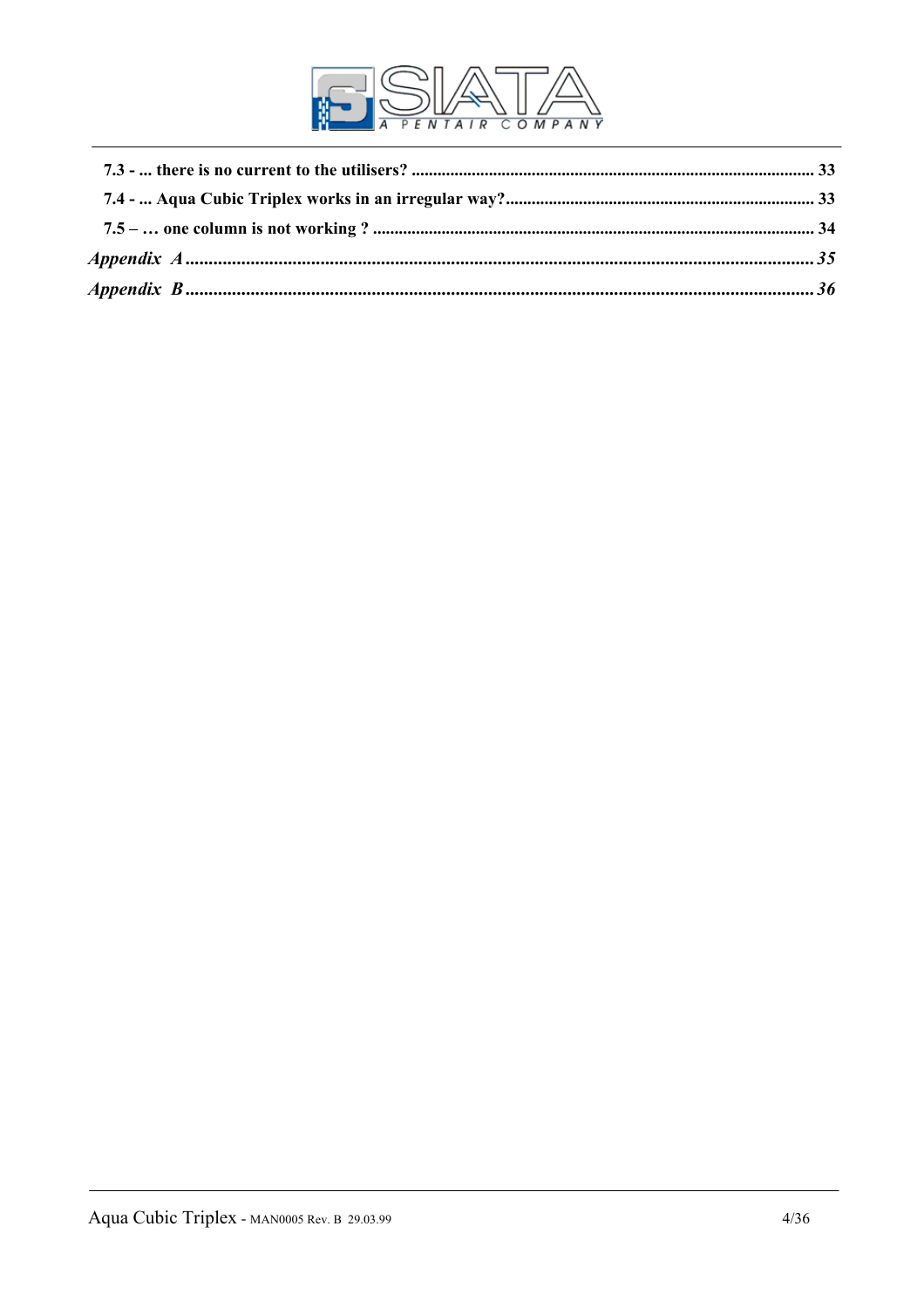

# **1 – INTRODUCTION**

**Aqua Cubic Triplex** is a controller dedicated to the realisation of water **softening** systems working on the principle of the ionic exchange of the resins.

The systems can be produced according to the following **operative modalities:** 

- one single column;  $\qquad \qquad \text{one duplex column};$ 
	-
- **two duplex columns in parallel;** The single columns **-** three single columns
- **two alternated single columns**;  $\qquad \qquad$  **two single columns in parallel**;
	-

**Aqua Cubic Triplex automatically calculates the volume** of water which can be treated based on the hardness of the water, on the volume of the cylinders and on the exchange capacity of the resins used, values which must be programmed by the operator when the appliance is installed.

It is also possible to programme a **percentage of reserve of the total volume,** which allows for the regeneration of the resins to be started before they have completely run out.

**Aqua Cubic Triplex** allows for columns with **different dimensional characteristics** to be controlled, that is with different volume values, also allowing the differentiation of the regeneration cycle times.

The **regeneration** cycle is completely **programmable**: it can be started up by the control on the **volume**, **manually,** or by an **external signal,** it is possible to cancel the whole cycle or to jump one or more phases. The regeneration may be **immediate** or **deferred** to a programmed time. The regeneration includes a **stand-by.**

**Aqua Cubic Triplex** may be connected to a computer via **RS232** using the cable cod. 881-1, so as to be able to acquire and then analyse the progress of the work parameters

**Aqua Cubic Triplex** is equipped with a **buffer battery** which allows for the work parameters to be retained in the memory should the electricity current fail.

**Aqua Cubic Triplex** is equipped with an **EEPROM memory**, on which the programmed data is memorised, with the capacity to retain data for over **10 years.** 

**Aqua Cubic Triplex**, like all the range of SIATA controllers, conforms to the EEC Directives and is produced in the SIATA plant of Montespertoli which operates with the certified Quality System according to the regulation

## **ISO 9001 / UNI EN ISO 9001.**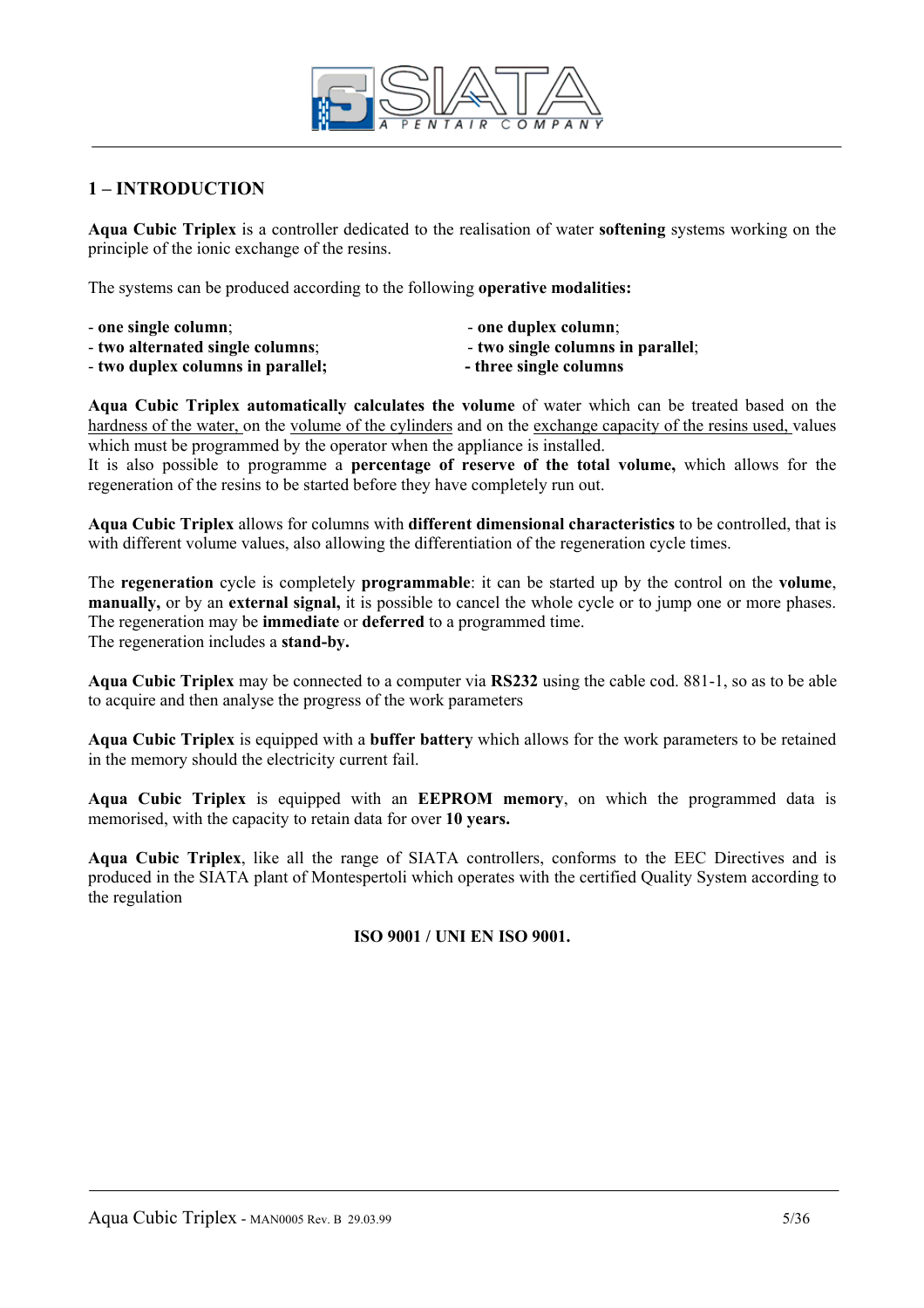

# **2 – TECHNICAL DATA**



Supply voltage 230 Vac  $\pm$  10%<br>Network frequency 50 Hz  $\pm$  3% Network frequency 50 Hz = 30 VA 30 VA Power absorbed 30 VA<br>Operative temperature  $0^{\circ}C - 55^{\circ}C$ Operative temperature  $0^{\circ}$  C –  $\Box$  Class of protection IP65 Class of protection Reading scale 0 – 999,999 Litres<br>
Container dimensions<br>
240 mm x 185 mm Total weight 1.5 Kg

Protection from disturbances<br>
Reading scale<br>  $0 - 999,999$  Litres<br>  $0 - 999,999$  Litres  $240$  mm x 185 mm x 115 mm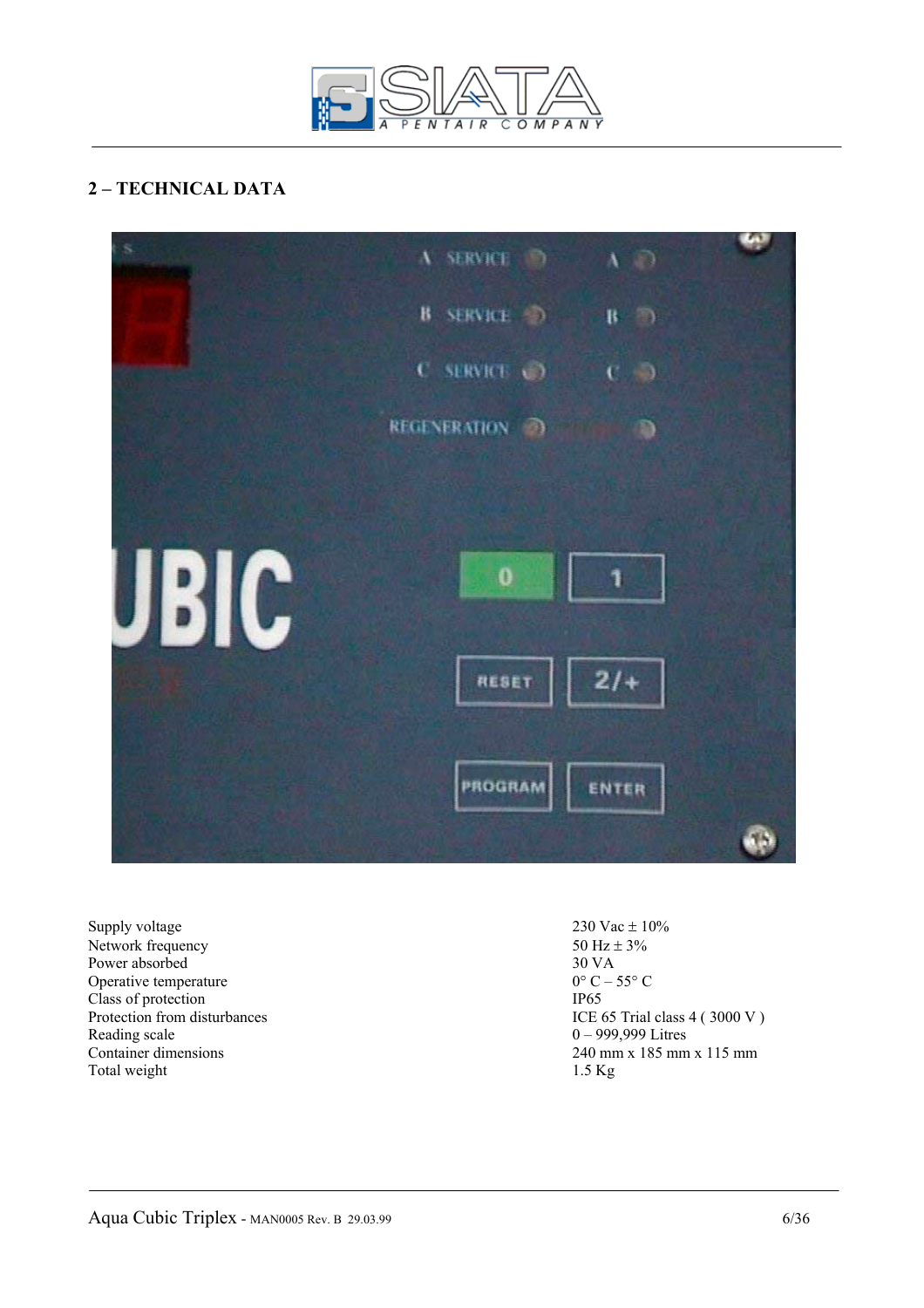

# **3 – EXPLANATION OF THE LEDs AND OF THE KEYS**

| 100.<br>r unchonancy of the EED's |                                                     |  |  |
|-----------------------------------|-----------------------------------------------------|--|--|
| Led                               | Meaning                                             |  |  |
| <b>A SERVICE</b>                  | The column A is in service                          |  |  |
| <b>B</b> SERVICE                  | The column B is in service                          |  |  |
| <b>C SERVICE</b>                  | The column C is in service                          |  |  |
| <b>REGENERATION</b>               | Regeneration in progress                            |  |  |
| A                                 | The display is visualising the data of the column A |  |  |
| B                                 | The display is visualising the data of the column B |  |  |
| ⊂                                 | The display is visualising the data of the column C |  |  |
| <b>ALARM</b>                      | Alarm                                               |  |  |

# **Tab. 1 – Functionality of the LEDs**

#### **Tab. 2 – Functionality of the keys**

| $\bf{0}$     | Key in the number $\theta$ in the programming code.                                      |  |  |  |  |
|--------------|------------------------------------------------------------------------------------------|--|--|--|--|
|              | Within a programming code annuls the value of the number being modified.                 |  |  |  |  |
| <b>RESET</b> | Allows for the programming to be exited from without memorising the last value keyed in. |  |  |  |  |
|              | <b>PROGRAM</b>   Allows access to the programming functions.                             |  |  |  |  |
|              | Key in the number 1 in the programming code.                                             |  |  |  |  |
|              | Key in the number 2 in the programming code.                                             |  |  |  |  |
| $2/ +$       | During the programming increases the value on the display.                               |  |  |  |  |
|              | During the service, allows the column visualised by the display to be changed.           |  |  |  |  |
| <b>ENTER</b> | Confirms the programming code keyed in.                                                  |  |  |  |  |

# **4 – STATES OF VISUALISATION OF THE DISPLAY**

The display allows the visualisation of the data and of the operative states. When possible, the key **2/+** allows for the passing from one column to the other. In this case, the LEDs **A**, **B** or **C** will indicate to which column the data visualised refers.

| <b>Display</b>                | Operative state / Data visualised                                           |
|-------------------------------|-----------------------------------------------------------------------------|
| 122.4                         | The column is in service. The display shows the available volume.           |
|                               | The column is in the <i>stand-by</i> phase after the regeneration.          |
| 1 <sub>C</sub> 2 <sub>O</sub> | The column is in regeneration.                                              |
| 0.000                         | The column has finished the volume programmed and is waiting to regenerate. |

# **Tab. 3 – Visualisation of the display**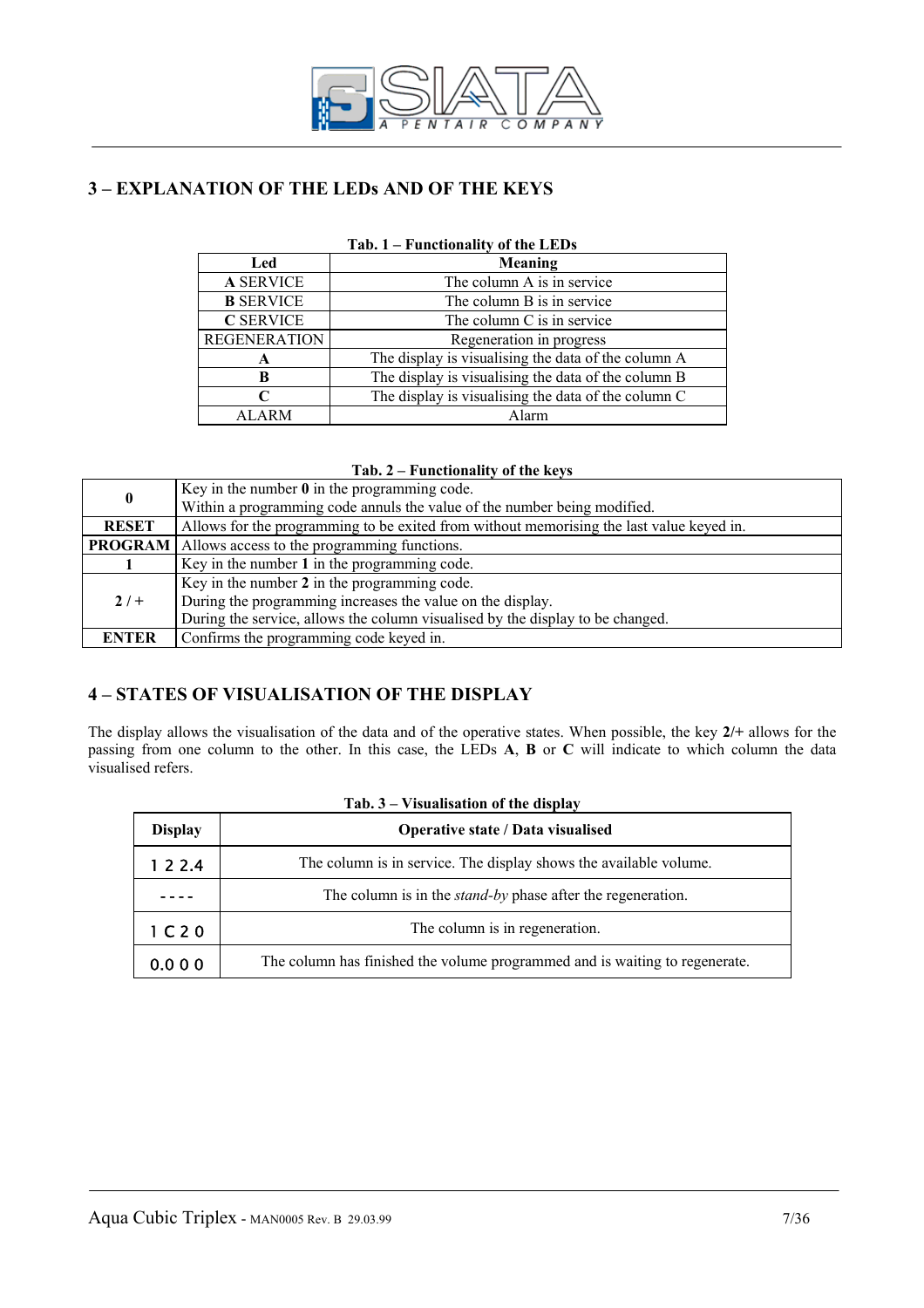

# **5 – GENERAL**

.

The installation of the *controller* must be carried out by qualified personnel; the installation procedures must be carried out when the controller is disconnected from the electricity supply

#### **5.1 – Packaging and storage**

The packaging consists of a cardboard box with a label identifying the product, carrying the following information: name of producer and PN producer **AC-TRI24/05**; the **quick reference guide** for the installation and programming may be found inside.

No particular procedures are necessary for the removal of the controller from the packaging.

- The controller must be stored in environments with the following characteristics:
- Temperature of between  $+0$ °C and  $+55$ °C;
- Relative humidity of between 30 % and 95 %.

#### **5.2 – Installation**

The appliance consists of a PVC box with a cover in plexi-glass which may be opened manually, giving access to the keypad, and of a cover which may be removed by loosening two screws and which gives access to the external connection terminal board.

The box is covered by a certificate with the **IP65** grade of protection, **Aqua Cubic Triplex** is therefore protected against infiltration of dust and direct jets of water. This protection is valid when the cover is closed, and the wiring slots are of the correct size for the cables used and are correctly assembled. If these conditions are not respected, the level of protection falls to **IP40**, which gives no protection against infiltration of dust and water.

The back of the box is equipped with mechanical details which allow it to be wall-mounted.

#### **5.3 – Electrical connections**

The electrical connection of the *controller* must take place conforming to the conditions stated in the diagram **CE0024** shown on the attached page.

The appliance is equipped with **free contact exits** with the following signals.

- **Dosage pump**
- **A in service**
- **B in service**
- **C in service**
- **Alarm**

**Warning!!** 

Before carrying out any installation and/or maintenance operation, check that the *controller* **is disconnected from the electricity supply.** 

#### **5.4 – Protection devices**

The appliance is protected from current overloads by a 1.6A **supply retardant fuse** which is assembled on the front panel. It is also protected against disturbances originating from the electricity supply by filters mounted inside the controller.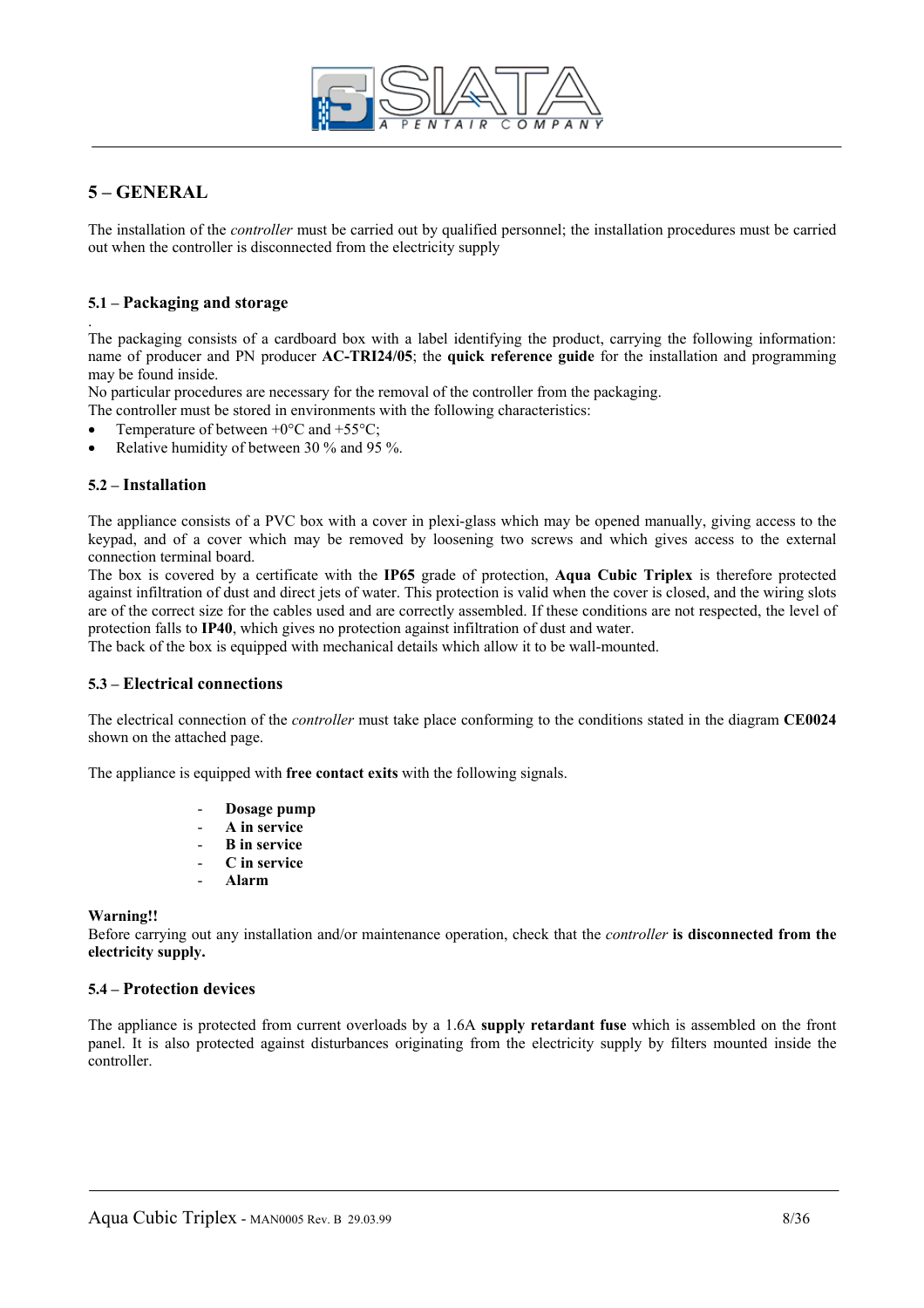

# **6 – INSTRUCTIONS FOR USE**

#### **6.1 – Turning on**

The appliance is turned on via the main switch **ON (I)** - **OFF (0)** situated on the front panel. This switch acts on both supply cables

The supply voltage must be **24 Vac - 50 Hz**. (on demand **24 vac – 50 Hz.** )

Check the supply voltage using the adhesive labels situated on the cover of the connections.

#### **6.2 – Programming of the operative modalities**

Before proceeding to the programming of **Aqua Cubic Triplex**, it must be checked that the distributor cams are positioned at the **stroke end** and that any **unused limit switch** entries on the terminal are closed with a connector bridge. If this simple rule is not respected, **Aqua Cubic Triplex** cannot enter into service and access to the keypad will be limited after a few operations.

The programming will be carried out via the keypad on the front of the appliance. **Aqua Cubic Triplex Plus** has the following operative modalities:

| <b>Description</b><br>Code |                                | rabic or the operative modanties<br><b>Rotation times</b> |  |
|----------------------------|--------------------------------|-----------------------------------------------------------|--|
| <b>PPPO</b>                | One single column              | Regeneration in 6 phases with rotation time of 34 seconds |  |
| PPP1                       | Three single columns           | Regeneration in 6 phases with rotation time of 34 seconds |  |
| PPP <sub>2</sub>           | Two alternated single columns  | Regeneration in 6 phases with rotation time of 34 seconds |  |
| PPP4                       | One duplex column              | Regeneration in 4 phases with rotation time of 25 seconds |  |
| PPP6                       | Two duplex columns in parallel | Regeneration in 4 phases with rotation time of 25 seconds |  |
| PPPA                       | Two single columns in parallel | Regeneration in 6 phases with rotation time of 34 seconds |  |

#### **Tab. 4 – Table of the operative modalities**

The selection takes place in accordance with the following sequence:

| িষ<br><b>Display</b>          |       | <b>Operative state / Data visualised</b>                                   |
|-------------------------------|-------|----------------------------------------------------------------------------|
| <b>PROGRAM</b><br><b>POOO</b> |       | State of access to the selection of the operative modality                 |
| <b>ENTER</b><br>PPPX          |       | Visualisation of the current operative modality ( $x = 0, 1, 2, 4, 6, A$ ) |
| $2/ +$                        | P P P | The key $2 / +$ modifies the operative modality as per tab. 4              |

**Tab. 5 – Selection of the operative modalities**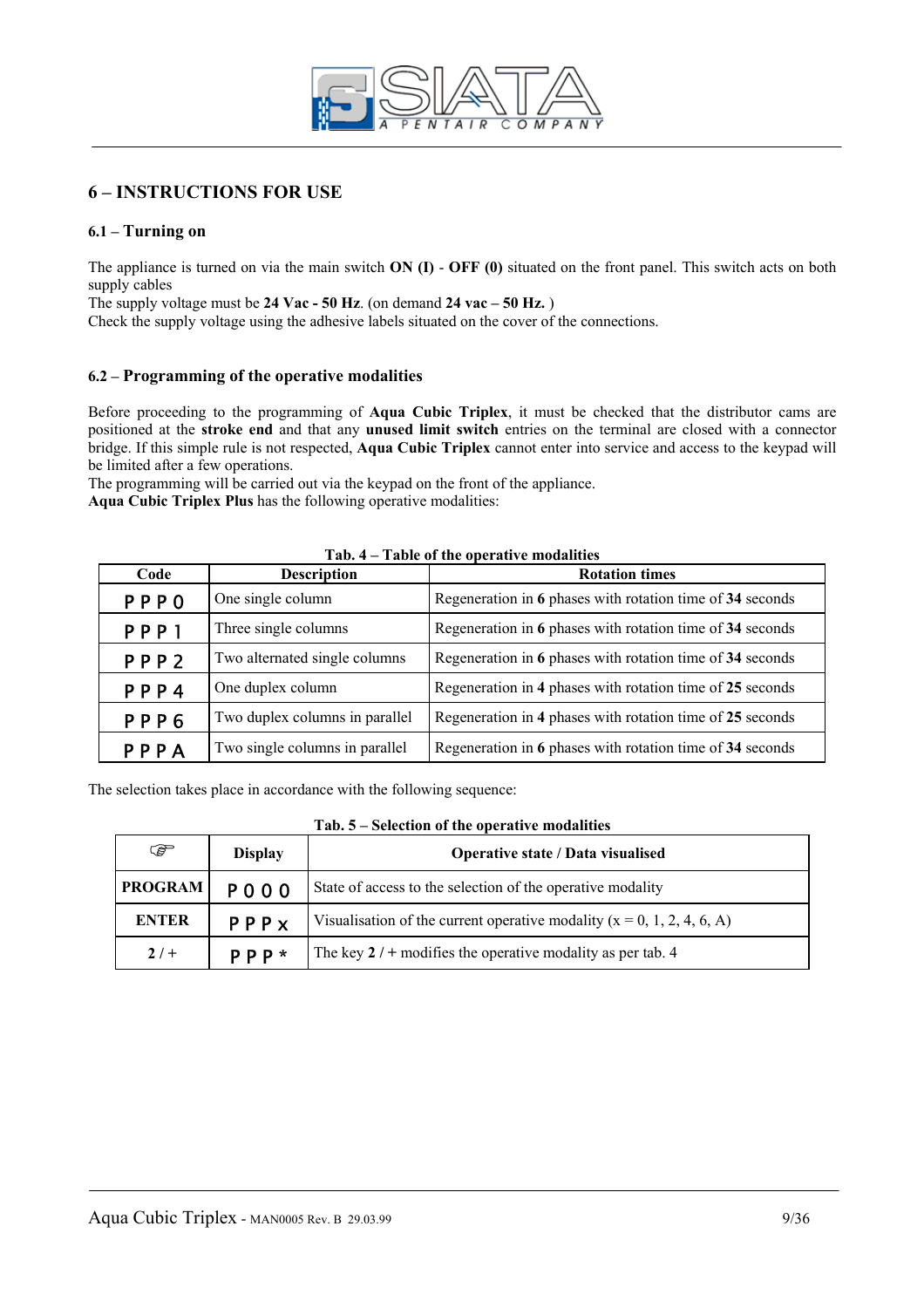

#### **6.2.1 – PPP0 – One single column**

#### *6.2.1.a – Operative characteristics***.**

This operative modality has been provided to resolve **situations of emergency**; **Aqua Cubic Triplex** allows for the use of a distributor connected to a valve to ensure the supply of treated water to the utiliser when breakdowns of any degree of gravity do not allow the system to work fully and properly ( see par. 7.5 for details ). The distributor must be connected to the terminals of the column A.

When the column is in service, the LED **A Service** will come on on the panel and the relative signal on the pins  $43 - 44$ of the terminal board will be active. The LED **A** will be on, to confirm the fact that the display is visualising the parameters of that column. As soon as the controller is in the position of waiting for the regeneration time, for example because the volume has run out, the signal on the terminal board will go out, while the LED **A Service** will remain on on the panel. As soon as the regeneration cycle starts, the signal on the terminal board will remain off, while on the panel, the LED **A Service** will go out, and the LED **Regeneration** will come on. The display will show the progression of the regeneration cycle.

This operative modality has the regeneration cycle composed of **6 phases of 34 seconds each,** that is it allows the use of the cam with stand-by. This function cannot be used, since at the end of the cycle the distributor must immediately position itself in service.

The start of the regeneration cycle is controlled by the flags **0HP**, **1HP**, and **2HP**.

To know how the controller reacts to the events, consult tab. 6. In the column **Programming** find the sequence of values which corresponds to that programmed on the controller, and so, on the basis of the events, the manner in which the controller will react may be seen.

| <b>Programming</b> |          |     | The reg. time is set off with | The volume reaches the      | The volume runs out.        | Remote start active for 15  |
|--------------------|----------|-----|-------------------------------|-----------------------------|-----------------------------|-----------------------------|
| 0HP                | 1HP      | 2HP | the finished days. $(1)$      | reserve.                    |                             | seconds. $(2)$              |
| $\theta$           | $\Omega$ | 0   | The reg. does not start.      | The reg. does not start.    | Immediate start.            | Immediate start.            |
| $\theta$           | $\theta$ |     | The reg. does not start.      | The reg. does not start.    | Immediate start.            | Immediate start.            |
| 0                  |          |     | The reg. does not start.      | The reg. does not start.    | Immediate start.            | Immediate start.            |
| $\Omega$           |          |     | The reg. does not start.      | The reg. does not start.    | Immediate start.            | Immediate start.            |
|                    | $\Omega$ | 0   | The reg. starts.              | The reg. starts at the time | The reg. starts at the time | Immediate start.            |
|                    | $\Omega$ |     | The reg. starts.              | The reg. starts at the time | The reg. starts at the time | The reg. starts at the time |
|                    |          | 0   | The reg. starts.              | The reg. starts at the time | The reg. starts at the time | Immediate start.            |
|                    |          |     | The reg. starts.              | The reg. starts at the time | The reg. starts at the time | The reg. starts at the time |

**Tab. 6 – Consequences of the events on the reaction of the controller based on the programming.**

**N.B. :**

- (1) The expression "when the days have run out" is substituted with the expression "on the active days" when the flag 1HP is at 1. In fact, in these cases, the interval days between two regenerations are not programmed, but the active days of the week on which the regeneration cycle is required. See par. 6.3.
- (2) The start of the cycle is immediate if, at the moment of the activation of the remote Start signal, the controller is in service. If, on the other hand, it is waiting for the regeneration time because the volume has run out, and the controller is therefore not in service, the remote start signal is ignored and the regeneration will be carried out at the programmed time.
- (3) The expression "The reg. starts at the time" means that the cycle starts at the programmed time even if the programmed interval days have not passed or if it is not an active day for the start of the regeneration cycle.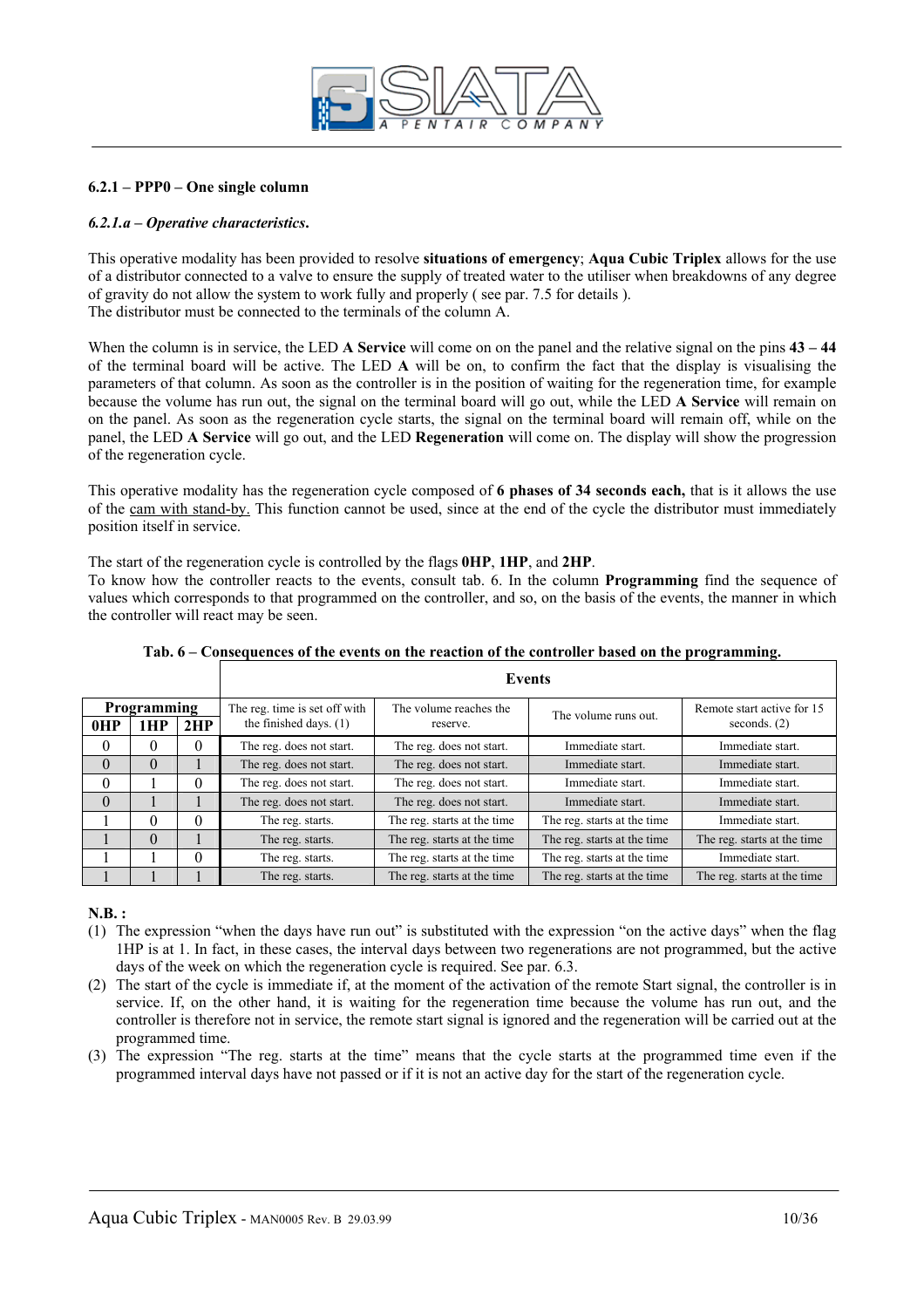

# *6.2.1.b – Programming of the flags*

Tab. 7 shows the options available for the modality **PPP0**:

| E              | <b>FLAG</b>    | <b>Display</b>      | Operative state / Data visualised                                                                    |  |  |
|----------------|----------------|---------------------|------------------------------------------------------------------------------------------------------|--|--|
| <b>PROGRAM</b> |                | <b>POOO</b>         | State of access to the selection of the operative modality                                           |  |  |
| <b>ENTER</b>   |                | PPPX                | Visualisation of the current operative modality ( $x = 0, 1, 2, 4, 6, A$ )                           |  |  |
| $2/$ +         |                | <b>PPPO</b>         | The key $2/$ + modifies the operative modality as in tab. 4 : returns to 0                           |  |  |
| <b>PROGRAM</b> | 0HP            | OHPO                | Immediate regeneration by finished volume.                                                           |  |  |
| $2/+$          | 0 H P          | $0$ HP <sub>1</sub> | Regeneration at the programmed time and deferred to the time by finished<br>volume.                  |  |  |
| <b>PROGRAM</b> | 1 H P          | 1 H P 0             | The interval days between two regenerations are programmed.                                          |  |  |
| $2/+$          | 1 H P          | 1HH                 | The active days of the week are programmed.                                                          |  |  |
| <b>PROGRAM</b> | 2 H P          | 2HP0                | Immediate regeneration by Remote Start                                                               |  |  |
| $2/+$          | 2 H P          | 2 HPI               | Regeneration deferred to the programmed time by Remote Start                                         |  |  |
| <b>PROGRAM</b> | 3 H P          | 3 H P 1             | Enables the reading of the brine tank level sensors (see par. 6.12)                                  |  |  |
| <b>PROGRAM</b> | 0CP            | $0$ CPO             | Modality of the litre counter divider $(0 = free, see par. 6.7)$                                     |  |  |
| $2/$ +         | 0 <sup>C</sup> | $0$ CP <sub>1</sub> | Modality of the litre counter divider $(1 = pre-programmed, see par. 6.7)$                           |  |  |
| <b>PROGRAM</b> | 1 <sup>C</sup> | $1$ CP <sub>0</sub> | FLAG not used                                                                                        |  |  |
| <b>PROGRAM</b> | $2C$ P         | 2CP0                | The new programming is immediately operative.                                                        |  |  |
| $2/$ +         | $2C$ P         | $2$ CP <sub>1</sub> | The new programming is operative after the next regeneration                                         |  |  |
| <b>PROGRAM</b> | 3 C P          | 3CP0                | FLAG not used                                                                                        |  |  |
| <b>PROGRAM</b> |                |                     | The rapid <i>flashing</i> of the display indicates that the values have been saved in the<br>eeprom. |  |  |

#### **Tab. 7 – Selection of the operative modality "one single column, PPP0"**

At the end of the programming the code **220** must always be keyed in (see par. 6.3) to initialise **Aqua Cubic Triplex** with the new parameters.

Note that the control on the reserve (flag 0dP) is automatically active and cannot be disactivated.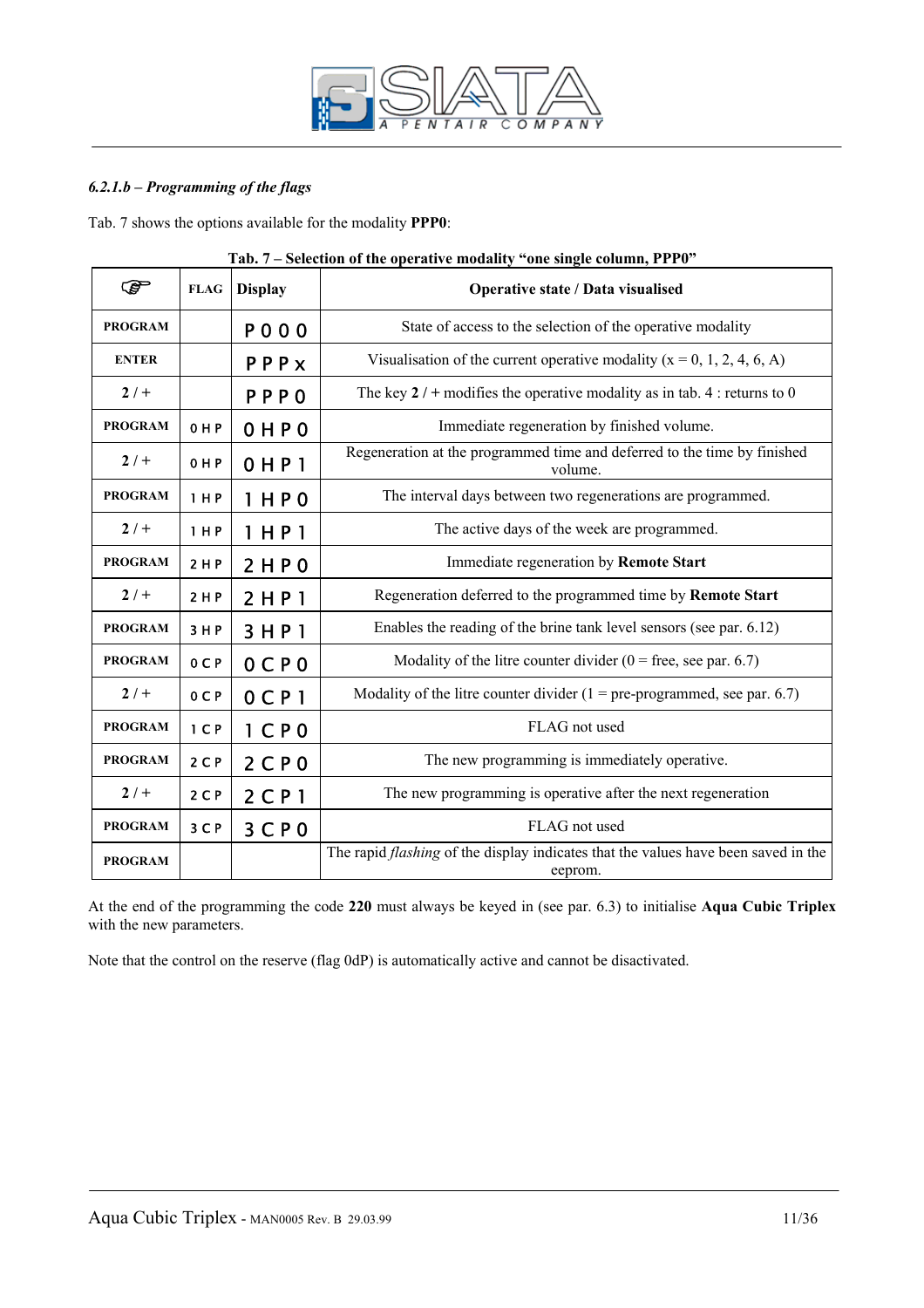

#### *6.2.1.c – List of codes to be programmed*

For the programming and the meaning of the codes, see par. 6.3. In this modality, the programming of the following codes is recommended:

| Code | Meaning                                                                              |
|------|--------------------------------------------------------------------------------------|
| 011  | Programming of the value of the exchange capacity of the resins                      |
| 012  | Programming of the regeneration time and the interval days between two regenerations |
| 020  | Programming of the time and day of the week                                          |
| 100  | Programming of the volume of resin and of the percentage of reserve of the column A  |
| 110  | Programming of the litre counter divider (prescaler)                                 |
| 112  | Programming of the regeneration cycle (stop times)                                   |
| 010  | Programming of the hardness value                                                    |
| 220  | Initialisation of the system                                                         |

| Tab. 8 – Table of the codes recommended in the modality "one single column, PPP0" |  |
|-----------------------------------------------------------------------------------|--|
|-----------------------------------------------------------------------------------|--|

#### **6.2.2 – PPP1 – Three single columns.**

#### *6.2.2.a – Operative characteristics.*

This operative modality allows for the use of **three distributors each of which is connected to a single SIATA valve**. The three columns **alternate in service**, so that while two are in service, the third **will be first in regeneration and then in stand-by**.

When the controller is put into service, typically after having keyed in the 220, the column C is put into stand-by, while the columns A and B are put into service. The signals to the pins  $43 - 44$  and  $45 - 46$  of the terminal board will be active, respectively for the column A and the column B, while the pins 47 – 48 for the column C will be inactive. The LEDs **A Service** and **B Service** on the panel will be on, while the LED **C Service** will be off. The LED **A** will be on to indicate that the display is visualising the volume of the column A.

With the key  $2/+$  it is possible to change the column visualised on the display. Each time the key is pressed, the LEDs **A**, **B** or **C** will come on when the data of the relative column is transferred to the display. If the column visualised is in service it is possible to read the residual volume. If it is in regeneration it is possible to follow the progression. If it is in stand-by, the display will show four lines.

When one of the columns in service goes into in regeneration by finished volume, the column in stand-by will go into service in place of the column which has just run out. The LEDs on the panel will come on to indicate the new situation. The LED **Regeneration** will be on for the whole duration of the regeneration cycle. The signals to the pins of the terminal board mentioned above will also activate in accordance with the new situation.

This operative modality is not programmable. As seen in tab. 9, any programming of the flags always takes place in the same way.

When one column finishes the available volume, the controller immediately enters into regeneration, and the column in stand-by enters into service. If both of the columns in service have a residual volume of less than the calculated reserve, the controller will start up a regeneration immediately for the column which in that moment has the lowest volume. The control on the reserve cannot be disactivated. If this control is not required, the effects can be minimised by programming the percentage of reserve at the minimum value of 10%.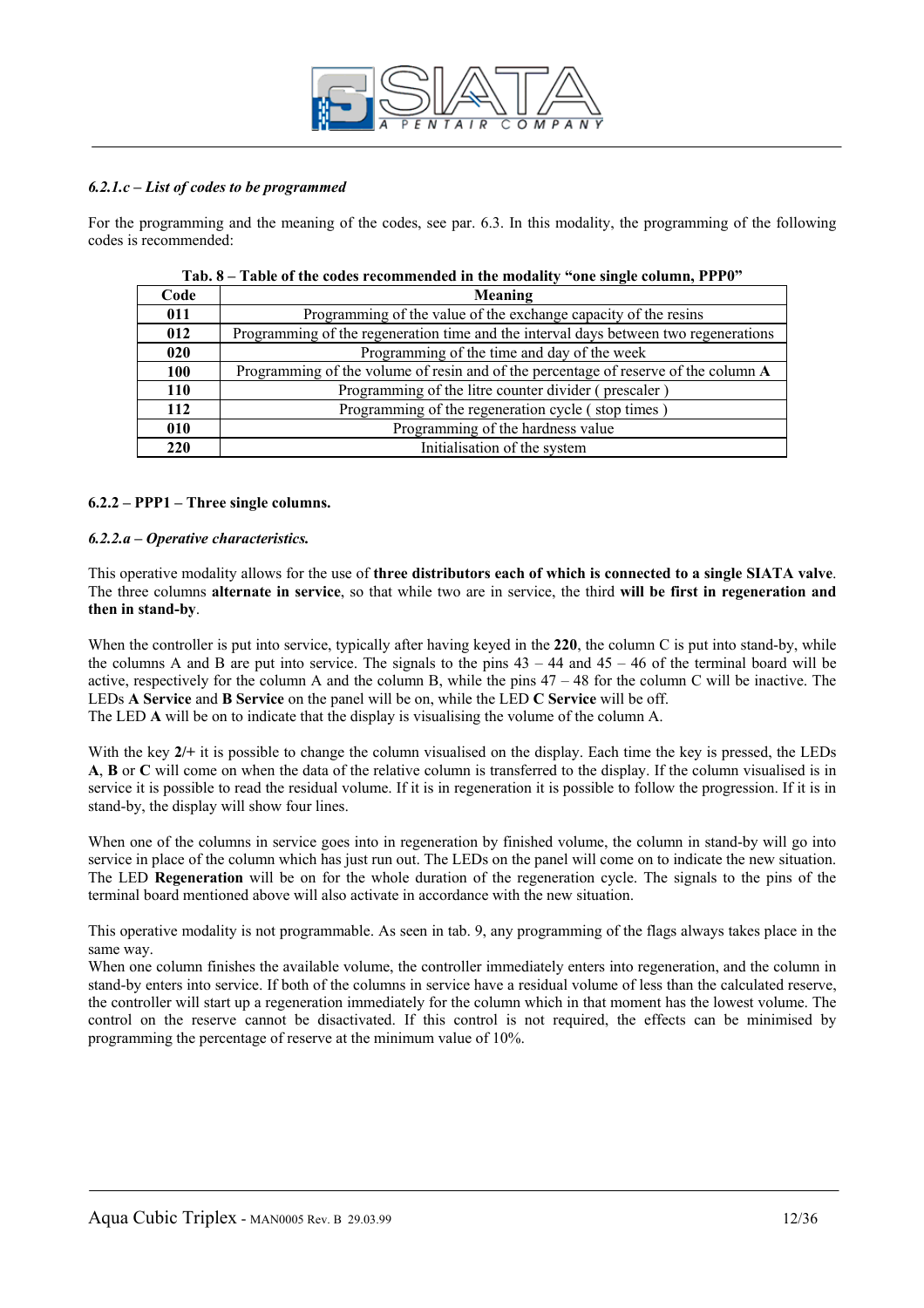

# **Tab. 9 – Consequences of the events on the working of the controller on the basis of the programming..**

|                    |          |          | <b>Events</b>            |                    |                  |                         |  |
|--------------------|----------|----------|--------------------------|--------------------|------------------|-------------------------|--|
| <b>Programming</b> |          |          | The reg. time is set off | The volume reaches | The volume runs. | Remote start active for |  |
| 0HP                | 1HP      | 2HP      | with the finished days.  | the reserve.       |                  | 15 seconds.             |  |
| $\theta$           | 0        | $\theta$ | The reg. does not start. | Imm. Start (1)     | Immediate start. | Not available.          |  |
| $\theta$           | $\Omega$ |          | The reg. does not start. | Imm. Start $(1)$   | Immediate start. | Not available.          |  |
| $\Omega$           |          | $\theta$ | The reg. does not start. | Imm. Start $(1)$   | Immediate start. | Not available.          |  |
| $\theta$           |          |          | The reg. does not start. | Imm. Start $(1)$   | Immediate start. | Not available.          |  |
|                    | 0        | $\Omega$ | The reg. does not start. | Imm. Start (1)     | Immediate start. | Not available.          |  |
|                    | $\theta$ |          | The reg. does not start. | Imm. Start $(1)$   | Immediate start. | Not available.          |  |
|                    |          | $\Omega$ | The reg. does not start. | Imm. Start (1)     | Immediate start. | Not available.          |  |
|                    |          |          | The reg. does not start. | Imm. Start $(1)$   | Immediate start. | Not available.          |  |

#### **N.B. :**

1) The start of the cycle is immediate only when both of the columns in service have a volume below the value of reserve. The column which has the lowest volume out of the two starts in regeneration. If only one of the columns reaches the value of reserve, the regeneration does not start, even at the programmed time.

#### *6.2.2.b – Programming of the flags*

Tab. 10 shows the options available for the modality **PPP1**:

|  | Tab. 10 – Selection of the operative modality "three alternated single columns, PPP1" |  |  |
|--|---------------------------------------------------------------------------------------|--|--|
|  |                                                                                       |  |  |

| ক্তে           | <b>FLAG</b>    | <b>Display</b>      | Operative state / Data visualised                                            |  |
|----------------|----------------|---------------------|------------------------------------------------------------------------------|--|
| <b>PROGRAM</b> |                | <b>PO00</b>         | State of access to the selection of the operative modality                   |  |
| <b>ENTER</b>   |                | PPPX                | Visualisation of the current operative modality ( $x = 0, 1, 2, 4, 6, A$ )   |  |
| $2/ +$         |                | PPP <sub>1</sub>    | The key $2 / +$ modifies the operative modality as per tab. 4 : returns to 1 |  |
| <b>PROGRAM</b> | 0 H P          | <b>OHPO</b>         | FLAG not used                                                                |  |
| <b>PROGRAM</b> | 1 H P          | 1 H P 0             | FLAG not used                                                                |  |
| <b>PROGRAM</b> | 2HP            | 2 H P 0             | FLAG not used                                                                |  |
| <b>PROGRAM</b> | 3 H P          | 3HP0                | Enables the reading of the brine tank level sensors (see par. 6.12)          |  |
| <b>PROGRAM</b> | $0C$ P         | 0 C P 0             | Modality of the litre counter divider $(0 =$ free, see par. 6.7)             |  |
| $2/ +$         | 0 <sub>C</sub> | $0$ CP <sub>1</sub> | Modality of the litre counter divider $(1 = pre-programmed, see par. 6.7)$   |  |
| <b>PROGRAM</b> | 1 <sub>C</sub> | $1$ CP <sub>0</sub> | Same times of the regeneration cycle for the columns $A/C$ and $B$           |  |
| $2/+$          | 1 <sup>C</sup> | $1$ CP <sub>1</sub> | Different times of the regeneration cycle for the columns $A/C$ and $B$      |  |
| <b>PROGRAM</b> | $2C$ P         | 2CP0                | The new programming is immediately operative.                                |  |
| $2/ +$         | $2C$ P         | $2$ CP <sub>1</sub> | The new programming is operative after the next regeneration                 |  |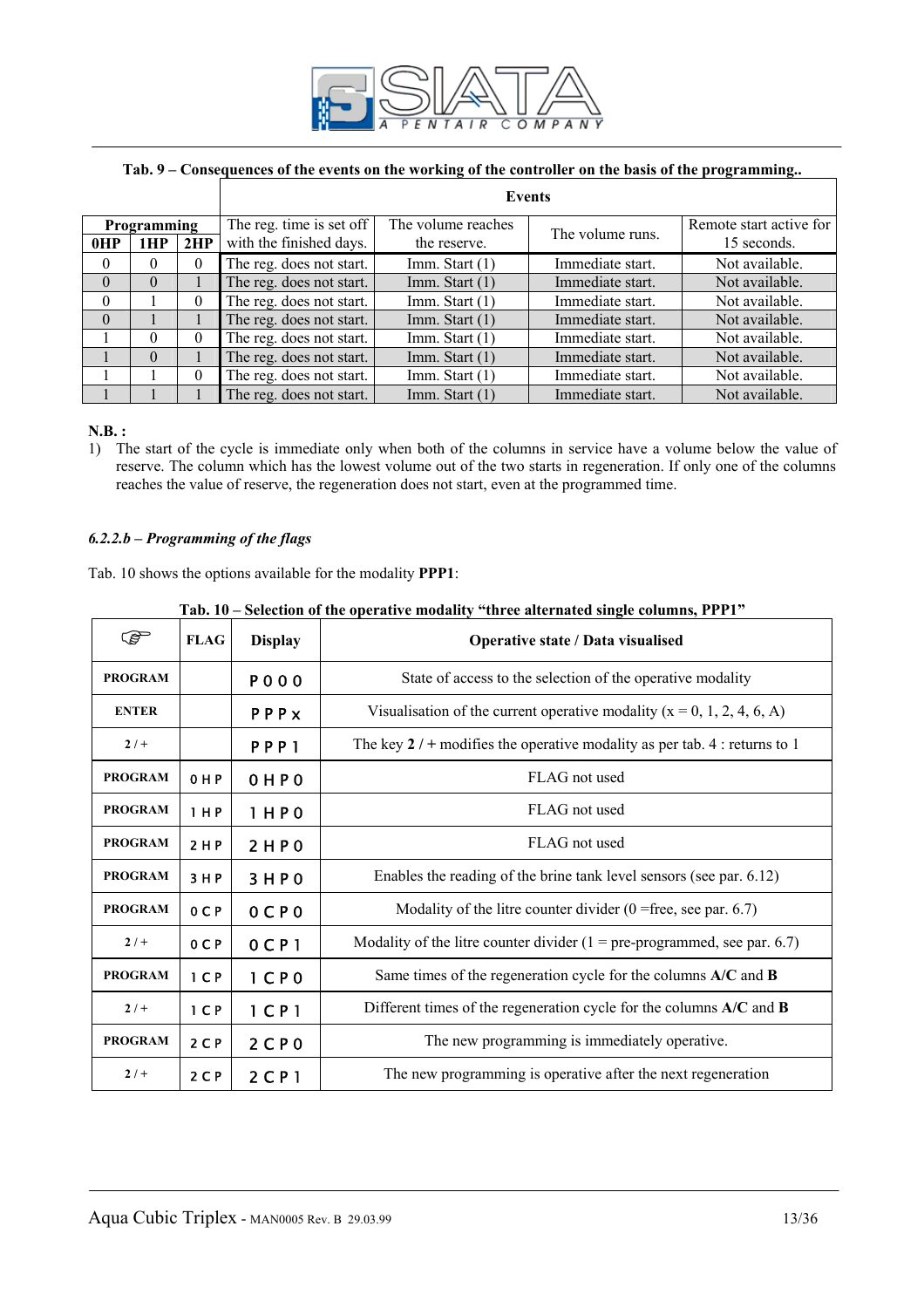

| PROGRAM 3CP    | 3 C P 0 | FLAG not used                                                                                       |
|----------------|---------|-----------------------------------------------------------------------------------------------------|
| <b>PROGRAM</b> |         | The rapid <i>flashing</i> of the display indicates that the values have been saved in the<br>eeprom |

At the end of the programming the code **220** must always be keyed in (see par. 6.3) to initialise **Aqua Cubic Triplex**  with the new parameters.

#### *6.2.2.c – List of codes to be programmed*

For the programming and the meaning of the codes see par. 6.3. In this modality, the programming of the following codes is recommended:

| Code       | Meaning                                                                             |
|------------|-------------------------------------------------------------------------------------|
| 011        | Programming of the value of the capacity of resins exchange                         |
| 020        | Programming of the time and of the day of the week (non influential)                |
| 100        | Programming of the volume of resin and of the percentage of reserve of the column A |
| <b>110</b> | Programming of the litre counter divider (prescaler)                                |
| 112        | Programming of the regeneration cycle (stop times).                                 |
| 210        | Transfer of the parameters programmed for the column A to the B and C               |
| 010        | Programming of the hardness value                                                   |
| 220        | Initialisation of the system                                                        |

| Tab. 11 – Table of the codes recommended in the modality "three alternated single columns, PPP1" |  |  |
|--------------------------------------------------------------------------------------------------|--|--|
|--------------------------------------------------------------------------------------------------|--|--|

#### **N.B. :**

If the three columns are of the same dimensions, it is supposed that they will also be regenerated with the same times of the regeneration cycle. To this end, the flag 1CP must be programmed with the value 0. If the separate programming of the cycle times of the column B is required, (the columns A and C use the same times, programmed with the code 112), it is necessary to add to the list of tab. 11, the code 111, and the flag 1CP must be programmed with the value 1.

In the case in which columns of different dimensions are used, the recommended programming varies as follows:

| Tab. 12 – Table of the codes recommended in the modality "three alternated single columns, PPP1" of different |
|---------------------------------------------------------------------------------------------------------------|
| dimensions                                                                                                    |

| Code       | Meaning                                                                                    |
|------------|--------------------------------------------------------------------------------------------|
| 011        | Programming of the value of the capacity of resins exchange                                |
| 020        | Programming of the time and of the day of the week (non influential)                       |
| <b>100</b> | Programming of the volume of resin and of the percentage of reserve of the column A        |
| 101        | Programming of the volume of resin and of the percentage of reserve of the column <b>B</b> |
| 102        | Programming of the volume of resin and of the percentage of reserve of the column $C$      |
| 110        | Programming of the litre counter divider (prescaler)                                       |
| 111        | Programming of the regeneration cycle (stop times) per the column <b>B</b>                 |
| 112        | Programming of the regeneration cycle (stop times) for the columns A and C                 |
| 010        | Programming of the hardness value                                                          |
| 220        | Initialisation of the system                                                               |

Remember that in order to use **Aqua Cubic Triplex** as described in tab. 12, the flag **1CP** must be programmed to **1.**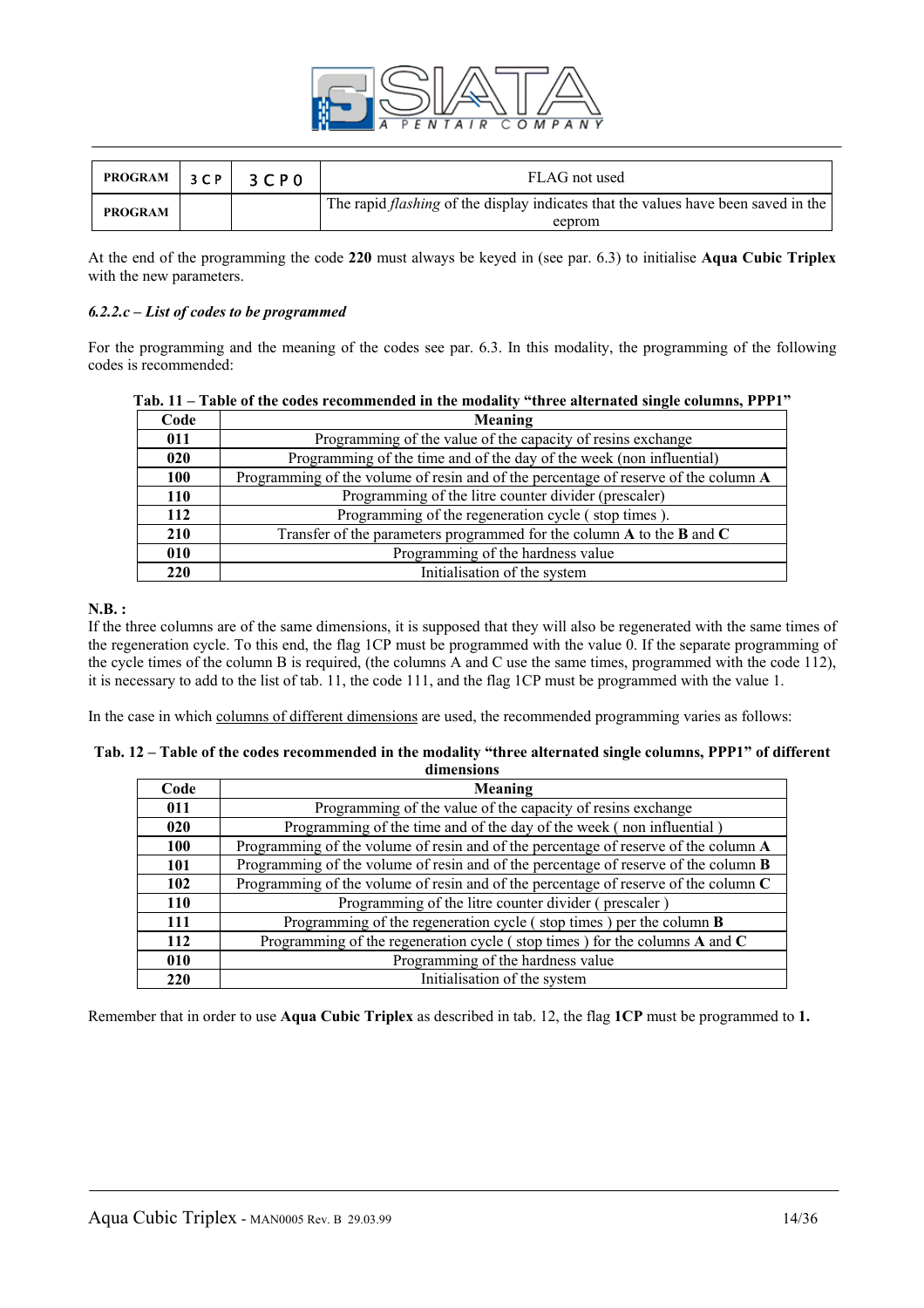

#### **6.2.3 – PPP2 – Two alternated single columns.**

#### *6.2.3.a – Operative characteristics.*

This operative modality allows for the use of **two distributors, each of which connected to a single SIATA valve.**  The two columns **alternate in service**, and so while one is in service, the other **will be first in regeneration and then in stand-by**.

As soon as it is put into service, typically after having keyed in the code **220**, the column B is put into stand-by, while the column A is put into service. The signal to the pins  $43 - 44$  of the terminal board will be active, while the signal to the pins 45 – 46 for the column B will be inactive. The LED **A Service** on the panel will be on, while the LED **B Service** will be off. The LED **A** will be on to indicate that the display is visualising the volume of the column A.

With the key  $2/$ + it is possible to change the column visualised on the display. Each time the key is pressed, the LEDs **A** or **B** will come on when the data of the relative column is transferred to the display. Se the column visualised is in service the residual volume can be read. If it is in regeneration, the progression can be followed. If it is in stand-by, the display will show four lines.

When the column in service goes into regeneration by finished volume, the column in stand-by will go into service in place of the column which has just run out. The LEDs on the panel will come on to indicate a new situation. The LED **Regeneration** will be on for the whole duration of the regeneration cycle. The signals to the pins of the terminal board shown above will also activate in line with the new situation.

At the end of the cycle the cam will remain in the stand-by position.

This operative modality is not programmable. As may be seen in tab. 13, any programming of the flags always brings on the same result.

When one column finishes the available volume, the controller immediately enters into regeneration, and the column in stand-by enters into service. There is no control either on the reserve or on the remote start.

| Programming |          |          | The reg. time is set off<br>The volume reaches<br>The volume runs out. |                          | Remote start active for<br>15 seconds. |                |
|-------------|----------|----------|------------------------------------------------------------------------|--------------------------|----------------------------------------|----------------|
| 0HP         | 1HP      | 2HP      | with the finished days.                                                | the reserve.             |                                        |                |
| $\theta$    | 0        | $\theta$ | The reg. does not start.                                               | The reg. does not start. | Immediate start.                       | Not available. |
| $\theta$    | $\Omega$ |          | The reg. does not start.                                               | The reg. does not start. | Immediate start.                       | Not available. |
| $\theta$    |          | 0        | The reg. does not start.                                               | The reg. does not start. | Immediate start.                       | Not available. |
| $\theta$    |          |          | The reg. does not start.                                               | The reg. does not start. | Immediate start.                       | Not available. |
|             | $\Omega$ | $\theta$ | The reg. does not start.                                               | The reg. does not start. | Immediate start.                       | Not available. |
|             | $\Omega$ |          | The reg. does not start.                                               | The reg. does not start. | Immediate start.                       | Not available. |
|             |          | $\Omega$ | The reg. does not start.                                               | The reg. does not start. | Immediate start.                       | Not available. |
|             |          |          | The reg. does not start.                                               | The reg. does not start. | Immediate start.                       | Not available. |

#### **Tab. 13 – Consequences of the events on the working of the controller on the basis of the programming.**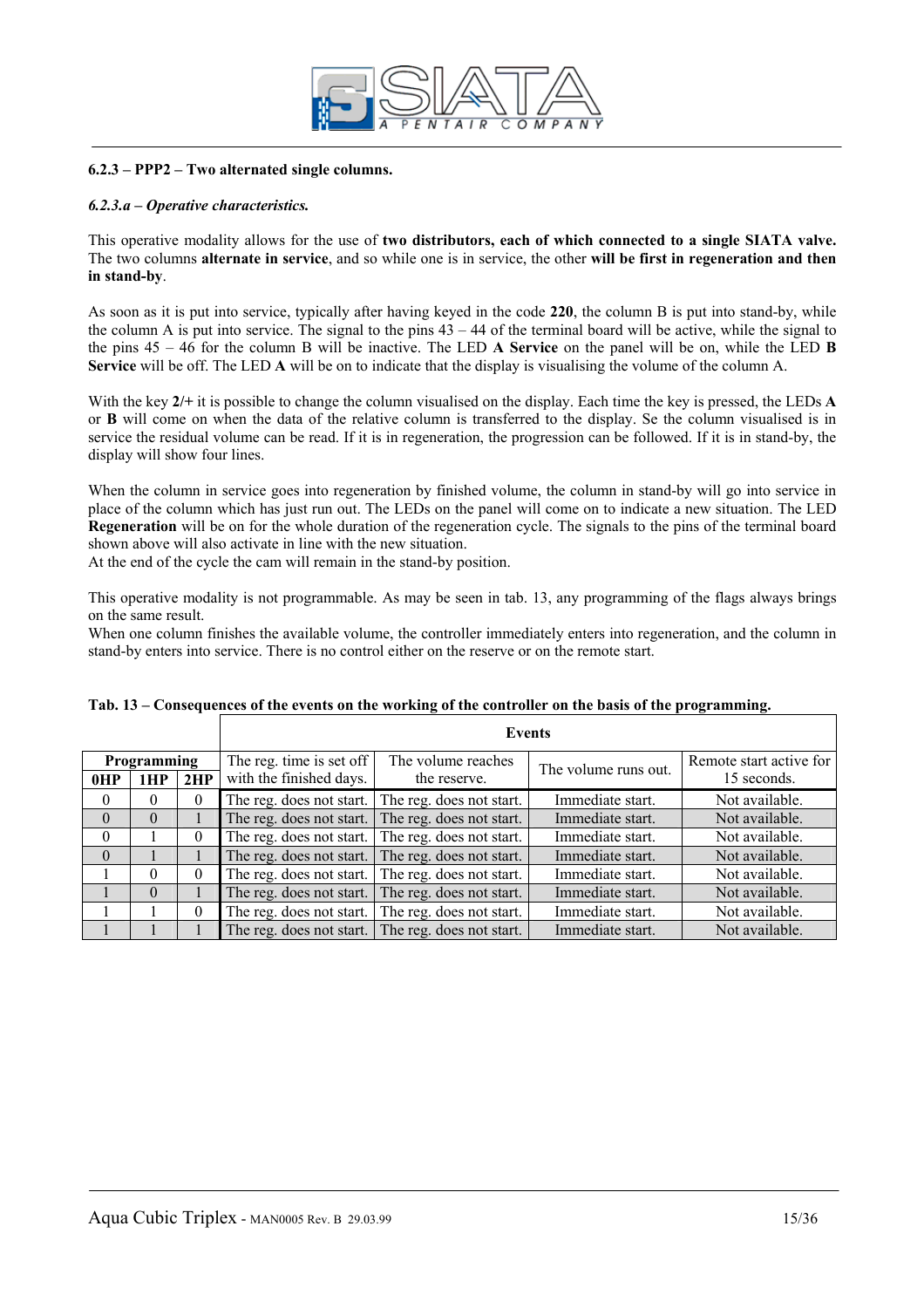

# *6.2.3.b – Programming of the flags*

Tab. 14 shows the options available for the modality **PPP2**:

| کی             | <b>FLAG</b>    | <b>Display</b>                | Operative state / Data visualised                                                                    |
|----------------|----------------|-------------------------------|------------------------------------------------------------------------------------------------------|
| <b>PROGRAM</b> |                | <b>PO00</b>                   | State of access to the selection of the operative modality                                           |
| <b>ENTER</b>   |                | PPPX                          | Visualisation of the current operative modality ( $x = 0, 1, 2, 4, 6, A$ )                           |
| $2/+$          |                | PPP <sub>2</sub>              | The key $2/$ + modifies the operative modality as per tab. 4 : returns to 2                          |
| <b>PROGRAM</b> | 0 H P          | 0 H P 0                       | FLAG not used                                                                                        |
| <b>PROGRAM</b> | 1 H P          | 1 HPO                         | FLAG not used                                                                                        |
| <b>PROGRAM</b> | 2 H P          | 2HP0                          | FLAG not used                                                                                        |
| <b>PROGRAM</b> | 3HP            | 3HP0                          | Enables the reading of the brine tank level sensors (see par.6.12)                                   |
| <b>PROGRAM</b> | 0CP            | 0 C P 0                       | Modality of the litre counter divider $(0 =$ free see par. 6.7)                                      |
| $2/+$          | 0 C P          | $0C$ $P1$                     | Modality of the litre counter divider ( $1 =$ pre-programmed see par. 6.7)                           |
| <b>PROGRAM</b> | 1 <sub>C</sub> | 1 <sub>C</sub> P <sub>0</sub> | Same times of the regeneration cycle for the columns A and B                                         |
| $2/+$          | 1 <sub>C</sub> | $1$ CP <sub>1</sub>           | Different times of the regeneration cycle for the columns A and B                                    |
| <b>PROGRAM</b> | $2C$ P         | 2 <sup>C</sup> P 0            | The new programming is immediately operative.                                                        |
| $2/+$          | 2 <sub>C</sub> | $2$ C P 1                     | The new programming is operative after the next regeneration.                                        |
| <b>PROGRAM</b> | 3 C P          | 3 <sup>C</sup> P 0            | FLAG not used                                                                                        |
| <b>PROGRAM</b> |                |                               | The rapid <i>flashing</i> of the display indicates that the values have been saved in the<br>eeprom. |

| Tab. 14 – Selection of the operative modality "two alternated single columns, PPP2" |  |  |
|-------------------------------------------------------------------------------------|--|--|
|                                                                                     |  |  |

At the end of the programming the code **220** must always be keyed in (see par. 6.3) to initialise **Aqua Cubic Triplex** with the new parameters.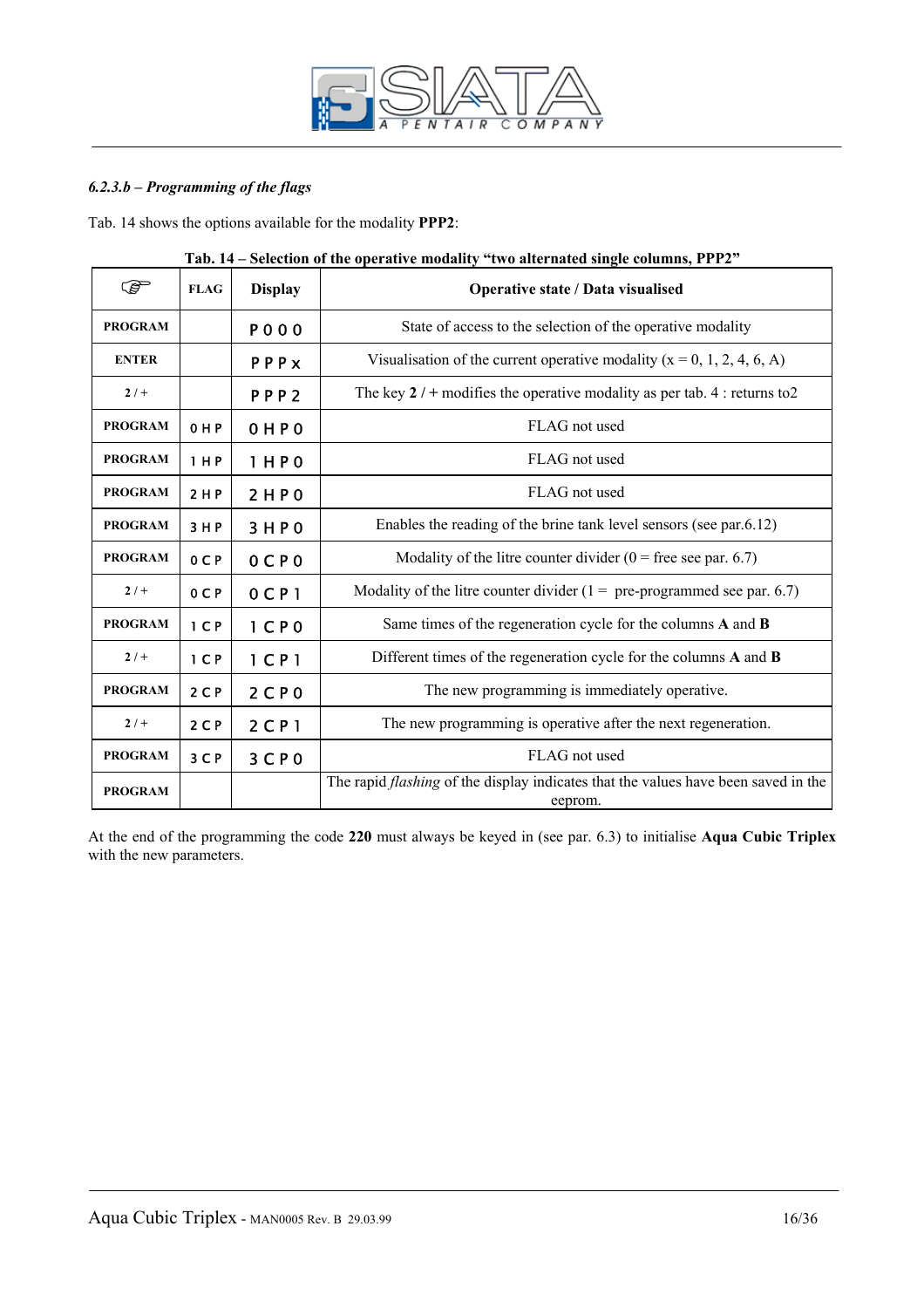

#### **6.2.3.c – List of codes to be programmed**

For the programming and the meaning of the codes see par. 6.3. In this modality, the programming of the following codes is recommended:

| Code | <b>Meaning</b>                                                                      |
|------|-------------------------------------------------------------------------------------|
| 011  | Programming of the value of the capacity of resins exchange                         |
| 100  | Programming of the volume of resin and of the percentage of reserve of the column A |
| 110  | Programming of the litre counter divider (prescaler)                                |
| 112  | Programming of the regeneration cycle (stop times)                                  |
| 210  | Transfer of the parameters programmed for the column $A$ on the column $B$          |
| 010  | Programming of the hardness value                                                   |
| 220  | Initialisation of the system                                                        |

# **Tab. 15 – Table of the codes recommended in the modality "two alternated single columns, PPP2"**

In the case of use of columns of different dimensions, the recommended programming varies as follows:

| Tab. 16 – Table of the codes recommended in the modality "two alternated single columns, PPP2" different |  |
|----------------------------------------------------------------------------------------------------------|--|
| columns                                                                                                  |  |

| Code | Meaning                                                                                    |
|------|--------------------------------------------------------------------------------------------|
| 011  | Programming of the value of the capacity of resins exchange                                |
| 100  | Programming of the volume of resin and of the percentage of reserve of the column A        |
| 101  | Programming of the volume of resin and of the percentage of reserve of the column <b>B</b> |
| 110  | Programming of the litre counter divider (prescaler)                                       |
| 111  | Programming of the regeneration cycle (stop times) for the column <b>B</b>                 |
| 112  | Programming of the regeneration cycle (stop times) for the column A                        |
| 010  | Programming of the hardness value                                                          |
| 220  | Initialisation of the system                                                               |

Remember that in order to use **Aqua Cubic Triplex** as described in tab. 16, the flag **1CP** must be programmed to **1.**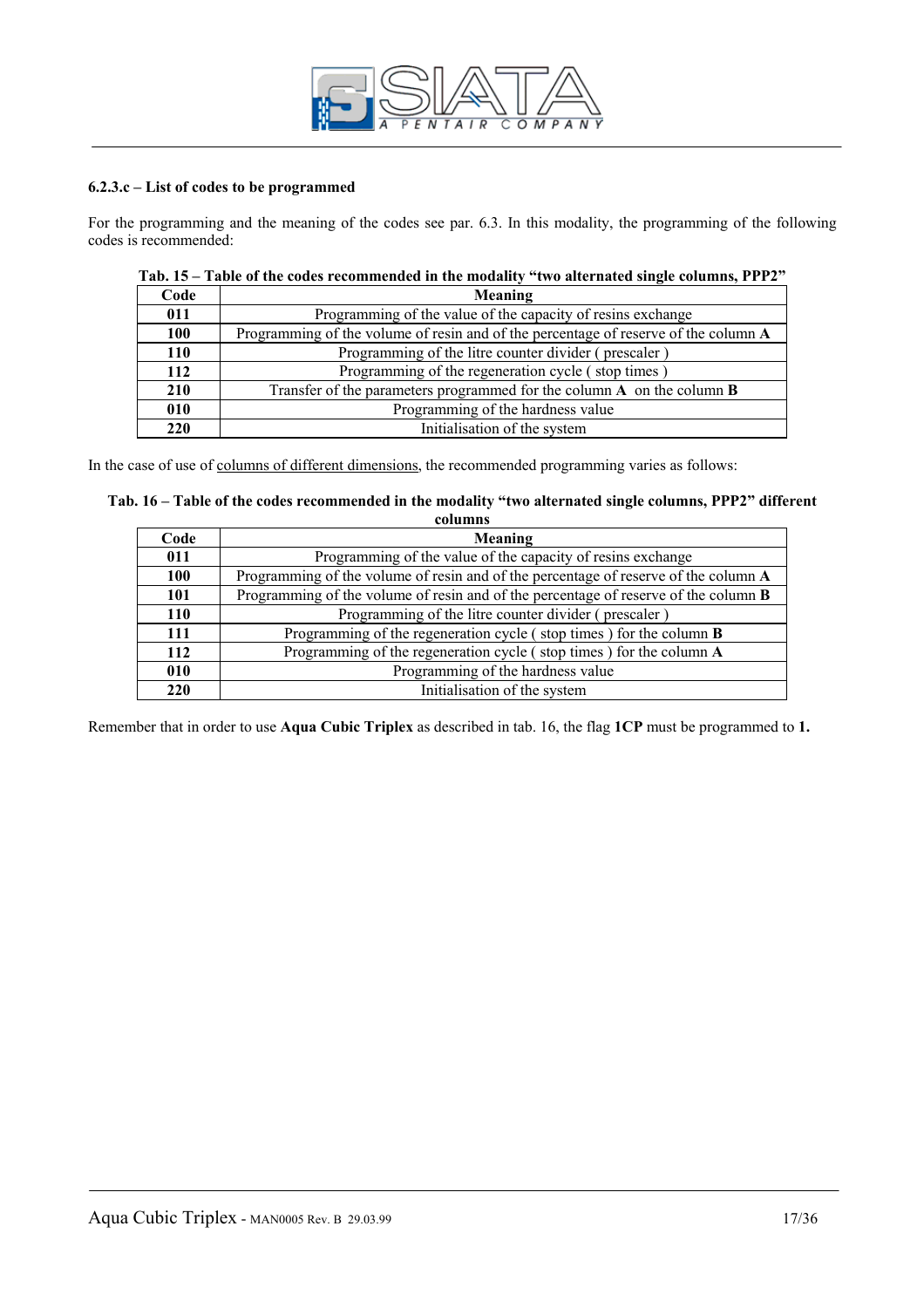

#### **6.2.4 – PPP4 – One duplex column.**

#### *6.2.4.a – Operative characteristics.*

In this modality **a single distributor connected to 2 SIATA valves** is used. The distributor is connected to the terminals of the column A.

This distributor has a special cam, modified so as to divide the 360º of rotation between the two valves; the first 180º are dedicated to column A, the second to column B. Normally defined as column A is the valve connected to the pilots 1 and 2, those nearest to the distributor, and defined column B is the valve connected to the pilots 3 and 4 ( see also the connections indicated in the attached page C).

Which of the two columns is active, and therefore which valve is in use, depends only on the position of the cam of the distributor. The controller cannot know which column is in service. In fact, as will be shown, both the optical and electrical signals will always communicate that column A is in service.

Suppose the following operations are to be carried out when the distributor has the cam in the stroke end position at the beginning of the first 180º of rotation, that is so as to have the valve A in service. After having keyed in the code **220**, the controller will begin with the valve A in service. The signal to the pins  $43 - 44$  of the terminal board will be active. The LED **A Service** on the panel will be on. The LED **A** will be on to indicate that the display is visualising the volume of the column A.

The key **2/+**, which normally allows for the column visualised on the display to be changed, cannot be used until a regeneration starts. Normally the display shows the parameters of the column in service, indicating that they belong to the column A. Having positioned the distributor so as to have the valve A in service, the parameters visualised are in fact those of the column A. As soon as this valve enters into regeneration, regeneration, the signal to the pins 43 – 44 goes out and the rotation of the cam causes valve B to be put into service. The display visualises the progression of the regeneration cycle.

Now pressing the key **2/+** it is possible to visualise the residual volume of the column as soon as it has entered into in service, that is the volume of the valve B. Note that the LED **A** still remains on.

As soon as the regeneration terminates, the LEDs on the panel will indicate again that the column A is in service and that its parameters are being visualised. In reality, the display is showing the parameters of the valve B, those which, during the regeneration cycle, it was possible to see only with the key **2/+**. When the valve B has run out of volume and starts the regeneration, the operations just described will be repeated and the parameters of valve A will be visualised again.

To summarise:

- 1- the controller always indicates that the column A is in service;
- 2- the signal to the pins 43 44 of the terminal board goes off during the regeneration, so this signal cannot be used for an electrical column exchange;
- 3- which valve is actually in service depends only on the position of the cam of the distributor;
- 4- during the regeneration, pressing the key **2/+** it is possible to visualise the volume of the column which has taken over in service.

This operative modality is not programmable. As shown in tab. 17, any programming of the flags always brings on the same result.

When one column finishes the available volume, the controller immediately enters into regeneration. The rotation of the cam controls the exchange of the columns, so the stand-by valve enters into service.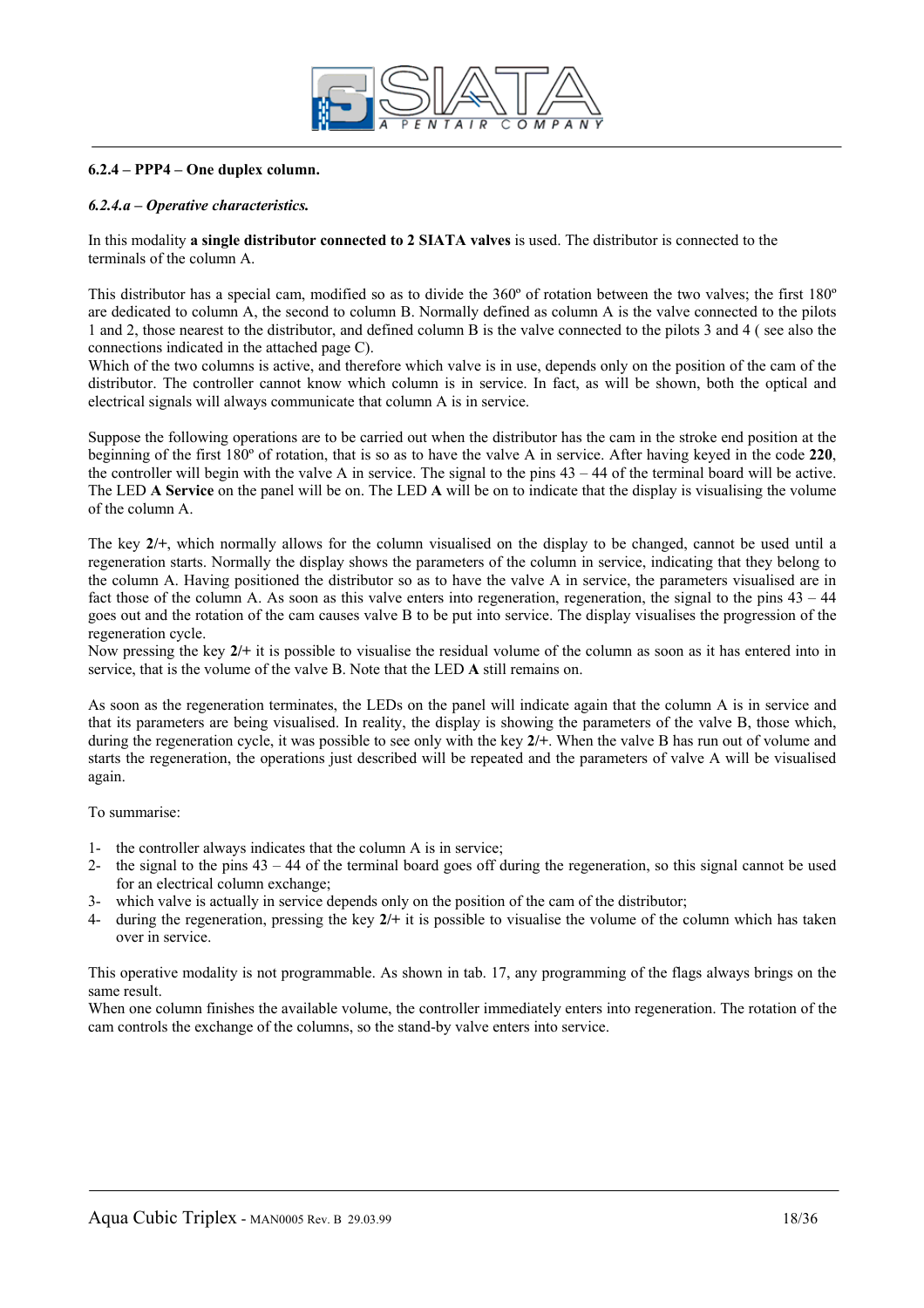

#### **Tab. 17 – Consequences of the events on the functioning of the controller on the basis of the programming.**

|                           |          |          | Events                                              |                                    |                      |                                        |  |  |
|---------------------------|----------|----------|-----------------------------------------------------|------------------------------------|----------------------|----------------------------------------|--|--|
| Programming<br>0HP<br>1HP |          | 2HP      | The reg. time is set off<br>with the finished days. | The volume reaches<br>the reserve. | The volume runs out. | Remote start active for<br>15 seconds. |  |  |
| $\theta$                  | $\Omega$ | $\theta$ | The reg. does not start.                            | The reg. does not start.           | Immediate start.     | Immediate start.                       |  |  |
| $\theta$                  | $\Omega$ |          | The reg. does not start.                            | The reg. does not start.           | Immediate start.     | Immediate start.                       |  |  |
| $\Omega$                  |          | $\theta$ | The reg. does not start.                            | The reg. does not start.           | Immediate start.     | Immediate start.                       |  |  |
| $\theta$                  |          |          | The reg. does not start.                            | The reg. does not start.           | Immediate start.     | Immediate start.                       |  |  |
|                           | $\Omega$ | $\Omega$ | The reg. does not start.                            | The reg. does not start.           | Immediate start.     | Immediate start.                       |  |  |
|                           | $\Omega$ |          | The reg. does not start.                            | The reg. does not start.           | Immediate start.     | Immediate start.                       |  |  |
|                           |          | $\theta$ | The reg. does not start.                            | The reg. does not start.           | Immediate start.     | Immediate start.                       |  |  |
|                           |          |          | The reg. does not start.                            | The reg. does not start.           | Immediate start.     | Immediate start.                       |  |  |

#### *6.2.4.b – Programming of the flags*

Tab. 18 shows the options available for the modality **PPP4**:

|                | $1$ ab. To $-$ Sciection of the operative inodality - one duples column, 1 1 1 4 |                     |                                                                                                      |  |
|----------------|----------------------------------------------------------------------------------|---------------------|------------------------------------------------------------------------------------------------------|--|
| کی ا           | <b>FLAG</b>                                                                      | <b>Display</b>      | Operative state / Data visualised                                                                    |  |
| <b>PROGRAM</b> |                                                                                  | <b>PO00</b>         | State of access to the selection of the operative modality                                           |  |
| <b>ENTER</b>   |                                                                                  | PPPx                | Visualisation of the current operative modality ( $x = 0, 1, 2, 4, 6, A$ )                           |  |
| $2/+$          |                                                                                  | PPP4                | The key $2 / +$ modifies the operative modality as per tab. 4 : returns to 4                         |  |
| <b>PROGRAM</b> | 0 H P                                                                            | OHPO                | FLAG not used                                                                                        |  |
| <b>PROGRAM</b> | 1 H P                                                                            | 1 H P 0             | FLAG not used                                                                                        |  |
| <b>PROGRAM</b> | 2 H P                                                                            | 2HP0                | FLAG not used                                                                                        |  |
| <b>PROGRAM</b> | 3HP                                                                              | 3HP0                | Enables the reading of the brine tank level sensors (see par. 6.12).                                 |  |
| <b>PROGRAM</b> | 0 <sup>C</sup>                                                                   | $0C$ $P0$           | Modality of the litre counter divider $(0 =$ free see par. 6.7)                                      |  |
| $2/+$          | 0CP                                                                              | $0$ CP <sub>1</sub> | Modality of the litre counter divider $(1 = pre-programmed$ see par. 6.7)                            |  |
| <b>PROGRAM</b> | 1 <sup>C</sup>                                                                   | $1$ CP <sub>0</sub> | FLAG not used                                                                                        |  |
| <b>PROGRAM</b> | 2 <sub>C</sub>                                                                   | 2CP0                | The new programming is immediately operative.                                                        |  |
| $2/+$          | 2 <sub>C</sub>                                                                   | $2$ C P 1           | The new programming is operative after the next regeneration                                         |  |
| <b>PROGRAM</b> | 3 <sup>C</sup>                                                                   | 3 <sup>C</sup> P 0  | FLAG not used                                                                                        |  |
| <b>PROGRAM</b> |                                                                                  |                     | The rapid <i>flashing</i> of the display indicates that the values have been saved in the<br>eeprom. |  |

## **Tab. 18 – Selection of the operative modality "one duplex column, PPP4"**

A the end of the programming the code **220** must be keyed in (see par. 6.3) to initialise **Aqua Cubic Triplex** with the new parameters.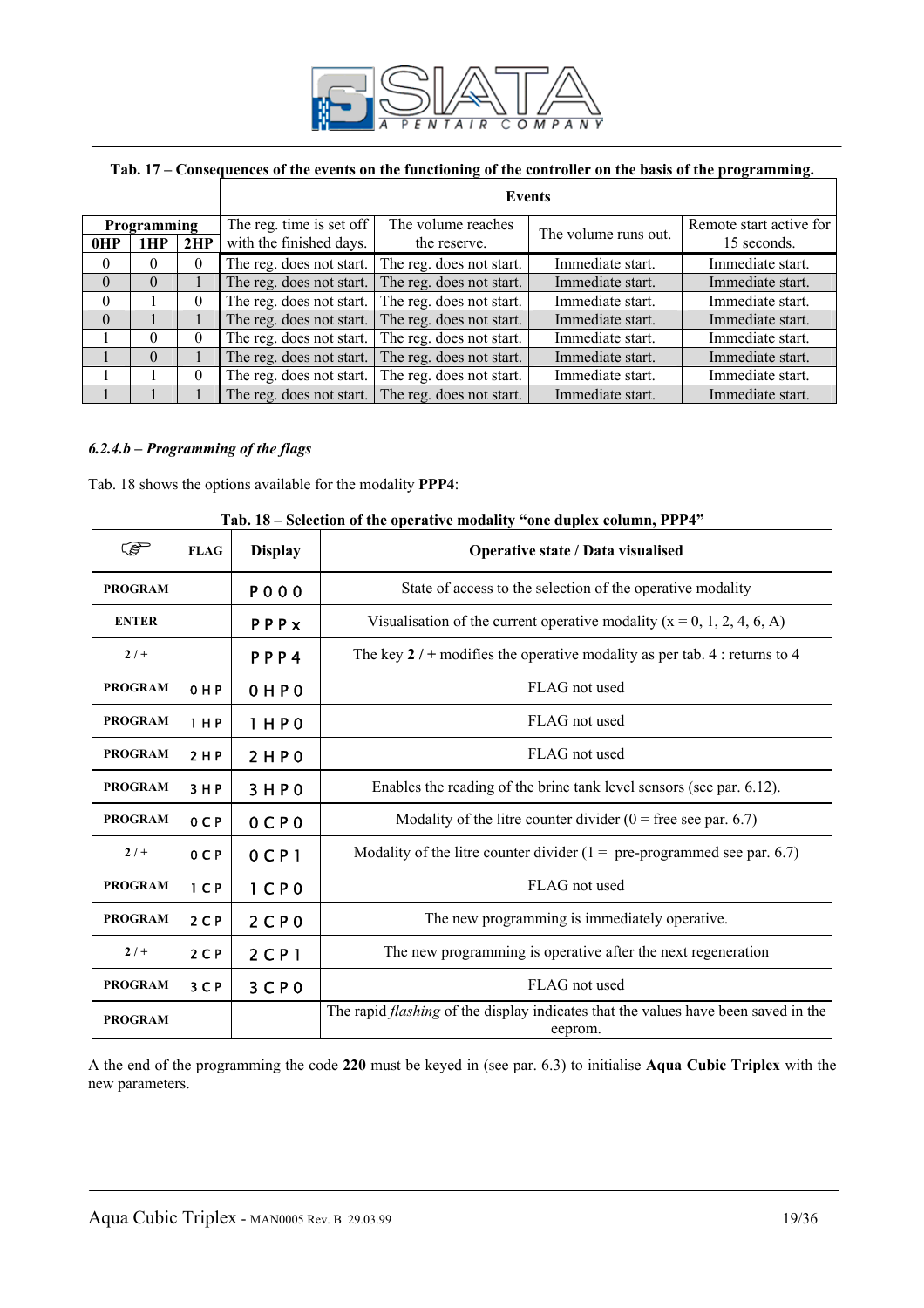

#### *6.2.4.c – List of codes to be programmed*

For the programming and the meaning of the codes see par. 6.3. In this modality, the programming of the following codes is recommended:

| Code       | Meaning                                                                         |
|------------|---------------------------------------------------------------------------------|
| 011        | Setting of the value of the capacity of resins exchange                         |
| 100        | Setting of the volume of resin and of the percentage of reserve of the column A |
| 110        | Setting of the litre counter divider (prescaler)                                |
| 112        | Setting of the regeneration cycle (stop times)                                  |
| 010        | Setting of the hardness value                                                   |
| <b>220</b> | Initialisation of the system                                                    |

#### **Tab. 19 – Table of the codes recommended in the modality "one duplex column, PPP4"**

**It should be pointed out that the two columns must be of the same dimensions. It is not possible to change in any way the two columns, either for the dimensions, or for the regeneration cycle.** 

#### **6.2.5 – PPP6 – Two duplex columns in parallel.**

#### *6.2.5.a – Operative characteristics.*

In this modality **two distributors, each connected to 2 SIATA valves** are used. **Both of the columns are in service**. The system therefore consists of 4 valves, of which two are always in service at the same time.

Both of the distributors use the cam described in par. 6.2.4.a; there is no stand-by position, and the 360º of rotation are divided between the two; the first 180º are dedicated to the first valve, the second valve.

Also in this case, therefore, which of the two valves for each distributor is active depends only on the position of the cam. The controller cannot know which valve is actually in service.

Supposing the following operations are to be carried out when both of the distributors have the cam in the stroke end position at the beginning of the first 180º of rotation, that is so as to have the valve A in service. After having keyed in the code **220**, the controller will start up with both of the columns in service, and for both the first valve is in service. The signal to the pins 43 – 44 and 45 – 46 of the terminal board will be active. The LEDs **A Service** and **B Service** on the panel will be on. The LED **A** will be on to indicate that the display is visualising the volume of the column A.

With the key  $2/$ + it is possible to change the column visualised on the display. Each time it is pressed, the LEDs **A** or **B** will come on when the data of the relative column is transferred onto the display. If the column visualised is in service, it will be possible to read the residual volume. If it is in regeneration it will be possible to follow the progression. When one column is in regeneration, it is not possible to visualise the parameters of the valve in service.

This operative modality is not programmable. As shown in tab. 20, any programming of the flags always leads to the same result.

When one column finishes the available volume, the controller immediately enters into regeneration. The rotation of the cam controls the exchange of the columns, and the valve in stand-by enters into service.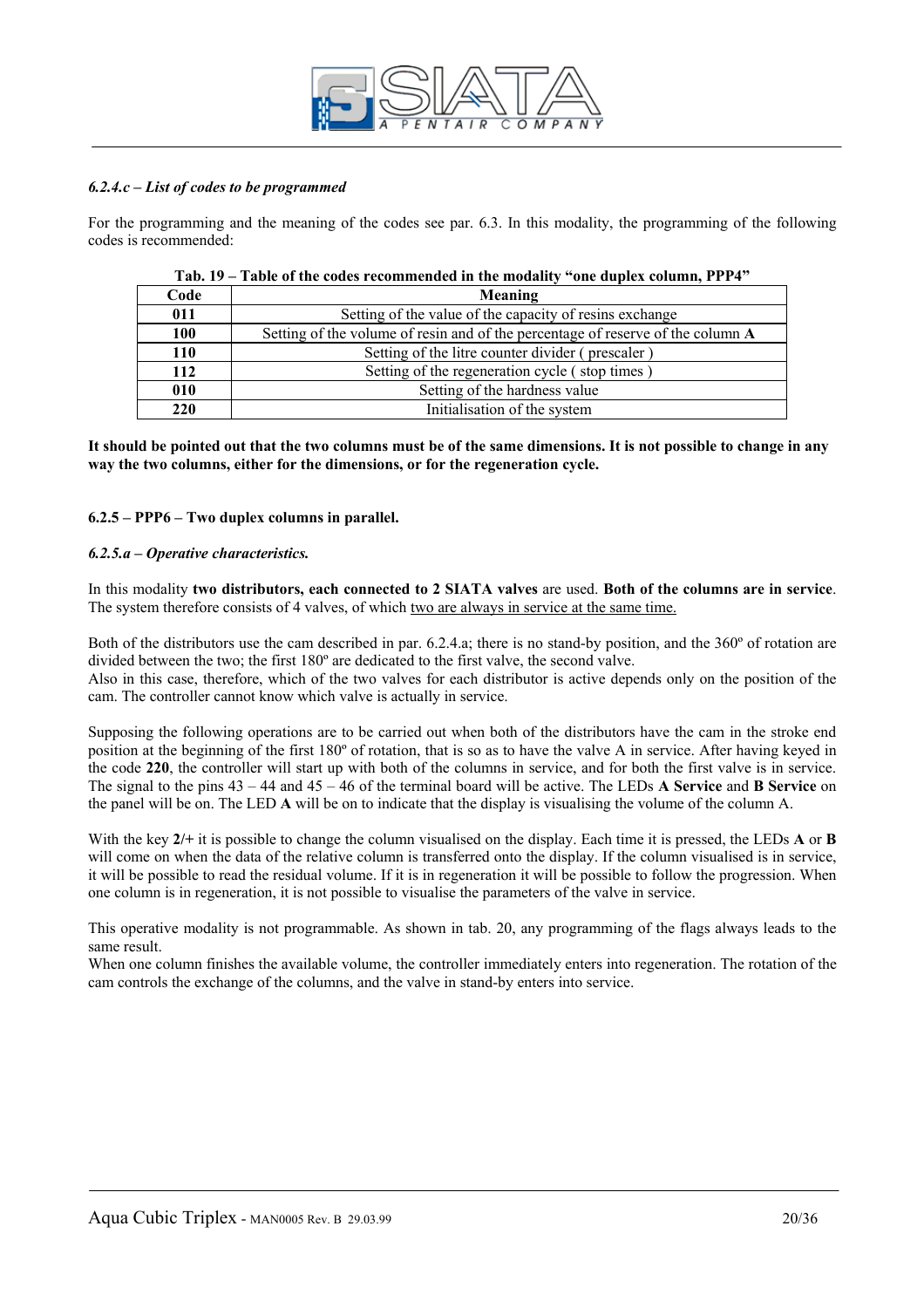

# **Tab. 20 – Consequences of the event on the working of the controller on the basis of the programming.**

|          |                    |          | Events                   |                                              |                      |                         |  |  |
|----------|--------------------|----------|--------------------------|----------------------------------------------|----------------------|-------------------------|--|--|
|          | <b>Programming</b> |          | The reg. time is set off | The volume reaches                           | The volume runs out. | Remote start active for |  |  |
| 0HP      | 1HP                | 2HP      | with the finished days.  | the reserve                                  |                      | 15 seconds.             |  |  |
| $\theta$ | $\Omega$           | $\theta$ | The reg. does not start. | Immediate start.<br>The reg. does not start. |                      | Not available.          |  |  |
| $\Omega$ | $\Omega$           |          | The reg. does not start. | The reg. does not start.                     | Immediate start.     | Not available.          |  |  |
| $\Omega$ |                    | $\theta$ | The reg. does not start. | The reg. does not start.                     | Immediate start.     | Not available.          |  |  |
| $\theta$ |                    |          | The reg. does not start. | The reg. does not start.                     | Immediate start.     | Not available.          |  |  |
|          | $\Omega$           | $\Omega$ | The reg. does not start. | The reg. does not start.                     | Immediate start.     | Not available.          |  |  |
|          | $\Omega$           |          | The reg. does not start. | The reg. does not start.                     | Immediate start.     | Not available.          |  |  |
|          |                    | $\theta$ | The reg. does not start. | The reg. does not start.                     | Immediate start.     | Not available.          |  |  |
|          |                    |          | The reg. does not start. | The reg. does not start.                     | Immediate start.     | Not available.          |  |  |

#### *6.2.5.b – Programming of the flags*

Tab. 21 shows the options available for the modality **PPP6**:

| ক্লে           | <b>FLAG</b>    | <b>Display</b>      | Operative state / Data visualised                                                                   |  |
|----------------|----------------|---------------------|-----------------------------------------------------------------------------------------------------|--|
| <b>PROGRAM</b> |                | <b>PO00</b>         | State of access to the selection of the operative modality                                          |  |
| <b>ENTER</b>   |                | PPPX                | Visualisation of the current operative modality ( $x = 0, 1, 2, 4, 6, A$ )                          |  |
| $2/+$          |                | PPPA                | The key $2/$ + modifies the operative modality as per tab. 4 : returns to 6                         |  |
| <b>PROGRAM</b> | 0 H P          | 0HP0                | FLAG not used                                                                                       |  |
| <b>PROGRAM</b> | 1 H P          | 1 H P 0             | FLAG not used                                                                                       |  |
| <b>PROGRAM</b> | 2 H P          | 2 H P 0             | FLAG not used                                                                                       |  |
| <b>PROGRAM</b> | 3 H P          | 3HP0                | Enables the reading of the brine tank level sensors (see par. 6.12).                                |  |
| <b>PROGRAM</b> | 0 <sub>C</sub> | $0C$ $P0$           | Modality of the litre counter divider $(0 =$ free see par. 6.7)                                     |  |
| $2/+$          | 0 C P          | 0 <sub>CP</sub> 1   | Modality of the litre counter divider $(1 = pre-programmed$ see par. 6.7)                           |  |
| <b>PROGRAM</b> | 1 <sup>C</sup> | $1$ CP <sub>0</sub> | Same times of the regeneration cycle for the two columns A and B                                    |  |
| $2/+$          | 1 <sup>C</sup> | $1$ CP <sub>1</sub> | Different times of the regeneration cycle for the two columns A and B                               |  |
| <b>PROGRAM</b> | 2 <sup>C</sup> | 2 <sup>C</sup> P 0  | The new programming is immediately operative.                                                       |  |
| $2/+$          | 2 <sub>C</sub> | $2$ CP <sub>1</sub> | The new programming is operative after the next regeneration                                        |  |
| <b>PROGRAM</b> | 3 <sup>C</sup> | 3CP0                | FLAG not used                                                                                       |  |
| <b>PROGRAM</b> |                |                     | The rapid <i>flashing</i> of the display indicates that the values have been saved in the<br>eeprom |  |

#### **Tab. 21 – Selection of the operative modality "two duplex columns in parallel, PPP6"**

At the end of the programming the code **220** must always be keyed in (see par. 6.3) to initialise per **Aqua Cubic Triplex** with the new parameters.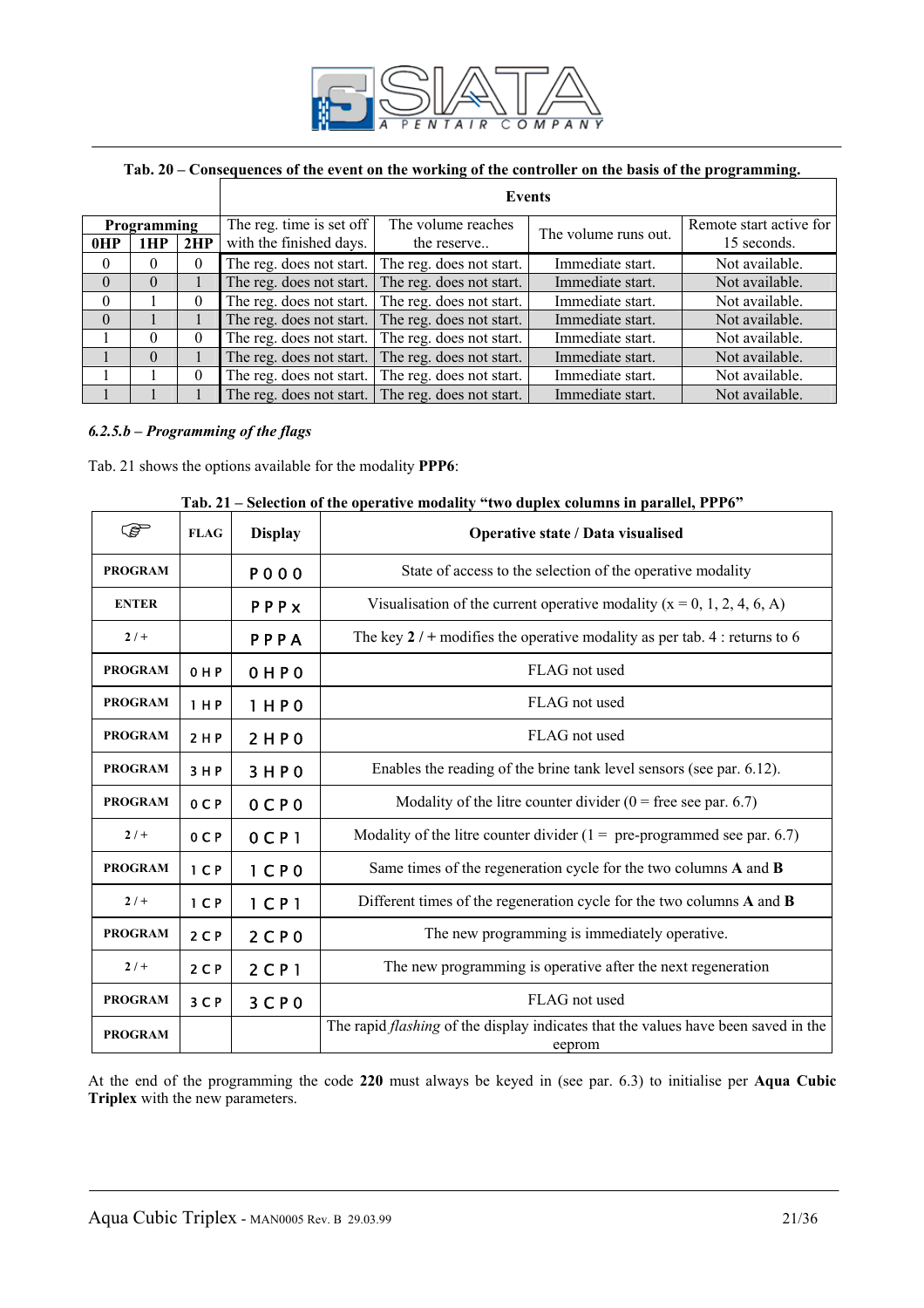

#### *6.2.5.c – List of codes to be programmed*

For the programming and the meaning of the codes see par. 6.3. In this modality, the programming of the following codes is recommended:

| Code       | Meaning                                                                             |
|------------|-------------------------------------------------------------------------------------|
| 011        | Programming of the value of the capacity of resins exchange                         |
| 100        | Programming of the volume of resin and of the percentage of reserve of the column A |
| 110        | Programming of the litre counter divider (prescaler)                                |
| 112        | Programming of the regeneration cycle (stop times)                                  |
| 210        | Transfer of the parameters programmed for column $A$ on column $B$                  |
| 010        | Programming of the hardness value                                                   |
| <b>220</b> | Initialisation of the system                                                        |

#### **Tab. 22 – Table of the codes recommended in the modality "two duplex columns in parallel, PPP6"**

If columns of different dimensions are used, the programming recommended varies as follows:

# **Tab. 23 – Table of codes recommended in modality "two duplex columns in parallel, PPP6" different columns**

| Code       | Meaning                                                                                    |
|------------|--------------------------------------------------------------------------------------------|
| 011        | Programming value of the capacity of resins exchange                                       |
| 100        | Programming of the volume of resin and of the percentage of reserve of the column A        |
| <b>101</b> | Programming of the volume of resin and of the percentage of reserve of the column <b>B</b> |
| 110        | Programming of the litre counter divider (prescaler)                                       |
| 111        | Programming of the regeneration cycle (stop times) of the column <b>B</b>                  |
| 112        | Programming of the regeneration cycle (stop times) of the column A                         |
| 010        | Programming of the hardness value                                                          |
| 220        | Initialisation of the system                                                               |

Remember that to use **Aqua Cubic Triplex** as shown in tab. 23, the flag **1CP** must be programmed to **1.**

It should be pointed out that the difference in dimension refers to the tanks onto which the valves are mounted. The tanks controlled by the same distributor **must be** of the same sizes. It is not possible to change the two tanks in any way, either for the dimensions, or for the regeneration cycle.

It is however possible to change the dimensions (and so the regeneration cycle) of the two tanks connected to a distributor of the dimensions (and the cycle) of the two tanks connected to the other distributor (tanks which must also be of the same dimensions as each other) through the instructions in tab. 23.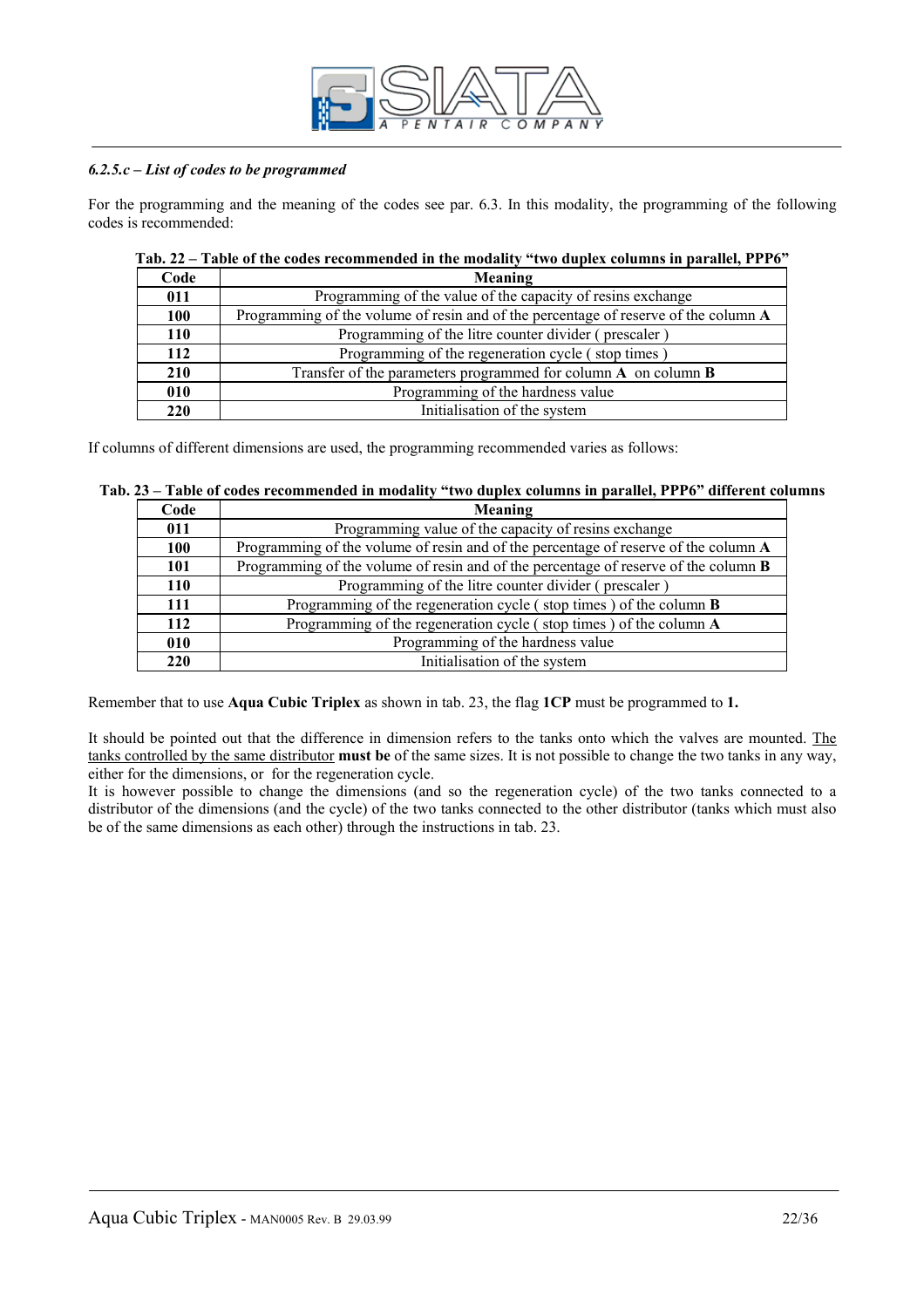

#### **6.2.6 – PPPA – Two single columns in parallel**

#### *6.2.6.a – Operative characteristics.*

In this modality there are **two distributors, each of which is connected to a SIATA valve. Both of the columns are in service.**. It is not possible to have both of the columns in regeneration.

After having keyed in the code 220, both of the columns are put into service. The signals to the pins  $43 - 44$  and  $45 - 46$ of the terminal board will be active. Both of the LEDs **A Service** and **B Service** on the panel will be on. The LED **A** will be on to indicate that the display is visualising the volume of the column A.

With the key **2/+** it is possible to change the column visualised on the display. Each time the key is pressed, LEDs **A** or **B** will come on when the data of the relative column is transferred to the display. If the column visualised is in service it will be possible to read the residual volume. If it is in regeneration it will be possible to follow the progression.

The two columns cannot regenerate at the same time. If one column finishes its volume while the other is regenerating, it will simply go into, disactivating the signal of service active on the terminal board, while waiting for the other column to terminate the regeneration. As soon as this condition has been reached, the column which has just finished the cycle will enter into service, while the column waiting will begin its regeneration.

This operative modality is not programmable. As shown in tab. 24, any programming of the flags always brings on the same result.

When one column finishes the available volume, the controller enters immediately into in regeneration. There is no control on the remote start.

|                                  |          |          |                                                                          | <b>Events</b>                                     |                      |                                        |  |  |  |
|----------------------------------|----------|----------|--------------------------------------------------------------------------|---------------------------------------------------|----------------------|----------------------------------------|--|--|--|
| <b>Programming</b><br>0HP<br>1HP |          | 2HP      | The reg. time is set off<br>with the finished time.                      | The volume reaches<br>the reserve.                | The volume runs out. | Remote start active for<br>15 seconds. |  |  |  |
| $\theta$                         | $\Omega$ | $\theta$ | The reg. does not start.                                                 | The reg. does not start.                          | Immediate start.     | Not available.                         |  |  |  |
| $\theta$                         | $\Omega$ |          | The reg. does not start.                                                 | The reg. does not start.                          | Immediate start.     | Not available.                         |  |  |  |
| $\theta$                         |          | $\theta$ | The reg. does not start.                                                 | The reg. does not start.                          | Immediate start.     | Not available.                         |  |  |  |
| $\Omega$                         |          |          | The reg. does not start.                                                 | The reg. does not start.                          | Immediate start.     | Not available.                         |  |  |  |
|                                  | $\Omega$ | $\theta$ | The reg. does not start.                                                 | The reg. does not start.                          | Immediate start.     | Not available.                         |  |  |  |
|                                  | $\Omega$ |          | The reg. does not start.                                                 | The reg. does not start.                          | Immediate start.     | Not available.                         |  |  |  |
|                                  |          | $\theta$ | Immediate start.<br>The reg. does not start.<br>The reg. does not start. |                                                   |                      | Not available.                         |  |  |  |
|                                  |          |          |                                                                          | The reg. does not start. The reg. does not start. | Immediate start.     | Not available.                         |  |  |  |

**Tab. 24 – Consequences of the events on the working of the controller on the basis of the programming.**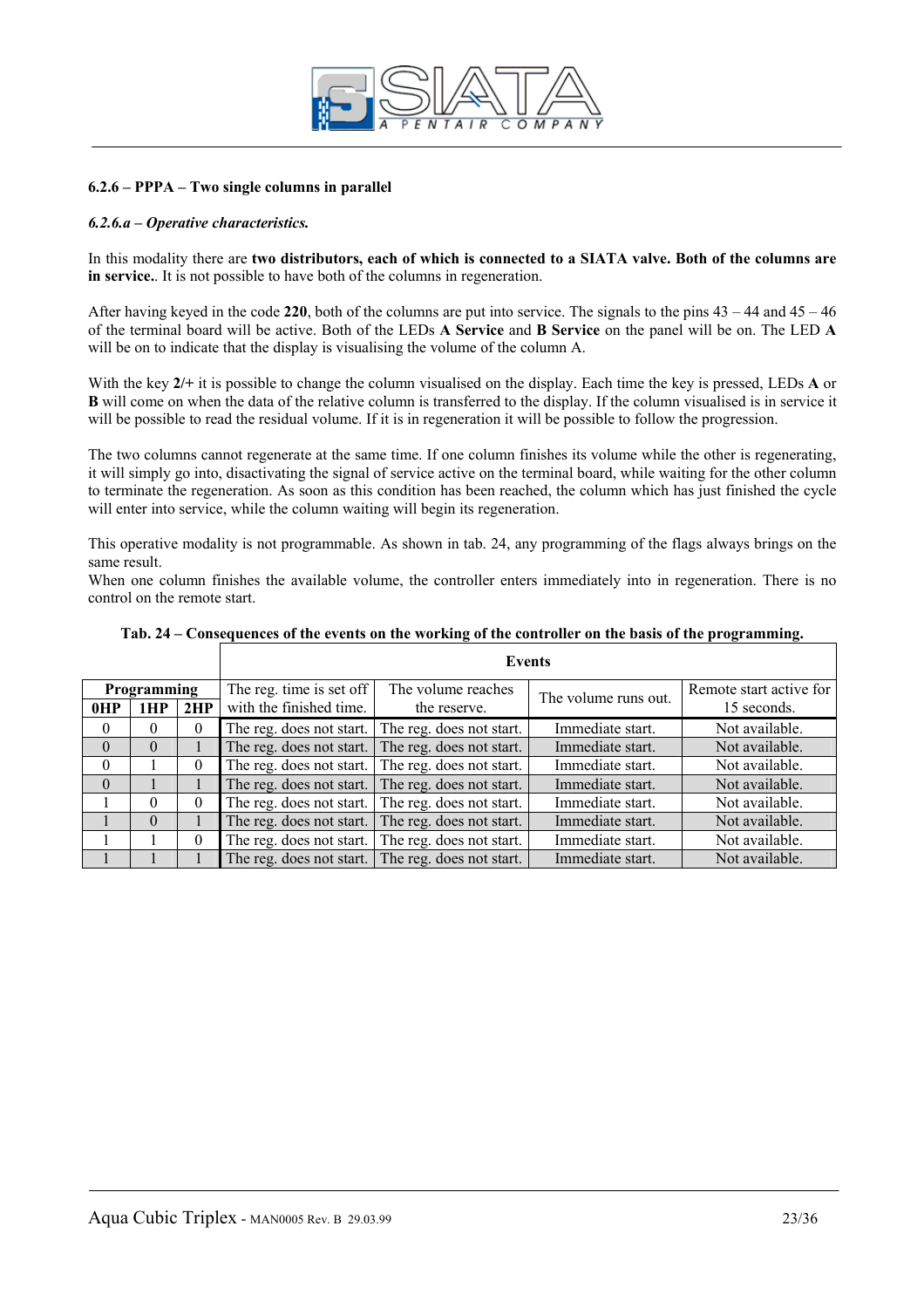

# *6.2.6.b – Programming of the flags*

Tab. 25 shows the options available for the modality **PPPA**:

| کی             | <b>FLAG</b>    | <b>Display</b>                | $\ldots$ single columns in parameter $\ldots$<br>Operative state / Data visualised                  |  |
|----------------|----------------|-------------------------------|-----------------------------------------------------------------------------------------------------|--|
| <b>PROGRAM</b> |                | <b>PO00</b>                   | State of access to the selection of the operative modality                                          |  |
| <b>ENTER</b>   |                | PPPX                          | Visualisation of the current operative modality ( $x = 0, 1, 2, 4, 6, A$ )                          |  |
| $2/+$          |                | PPPA                          | The key $2 / +$ modifies the operative modality as per tab. 4 : returns to A                        |  |
| <b>PROGRAM</b> | 0 H P          | 0 H P 0                       | FLAG not used                                                                                       |  |
| <b>PROGRAM</b> | 1 H P          | 1 HPO                         | FLAG not used                                                                                       |  |
| <b>PROGRAM</b> | 2 H P          | 2HP0                          | FLAG not used                                                                                       |  |
| <b>PROGRAM</b> | 3 H P          | 3HP0                          | Enables the reading of the brine tank level sensors (see par.6.12)                                  |  |
| <b>PROGRAM</b> | 0 <sup>C</sup> | 0 C P 0                       | Modality of the litre counter divider $(0 =$ free see par. 6.7)                                     |  |
| $2/+$          | 0 C P          | $0C$ $P1$                     | Modality of the litre counter divider ( $1 =$ pre-programmed see par. 6.7)                          |  |
| <b>PROGRAM</b> | 1 <sub>C</sub> | 1 <sub>C</sub> P <sub>0</sub> | Same times of the regeneration cycle for the two columns A and B                                    |  |
| $2/+$          | 1 <sub>C</sub> | $1$ CP <sub>1</sub>           | Different times of the regeneration cycle for the two columns A and B                               |  |
| <b>PROGRAM</b> | $2C$ P         | 2CP0                          | The new programming is immediately operative.                                                       |  |
| $2/+$          | 2 <sub>C</sub> | $2$ C P 1                     | The new programming is operative after the next regeneration                                        |  |
| <b>PROGRAM</b> | 3 C P          | 3 <sup>C</sup> P 0            | FLAG not used                                                                                       |  |
| <b>PROGRAM</b> |                |                               | The rapid <i>flashing</i> of the display indicates that the values have been saved in the<br>eeprom |  |

#### **Tab. 25 – Selection of the operative modality "two single columns in parallel, PPPA"**

At the end of the programming the code **220** must always be keyed in (see par. 6.3) to initialise **Aqua Cubic Triplex** with the new parameters.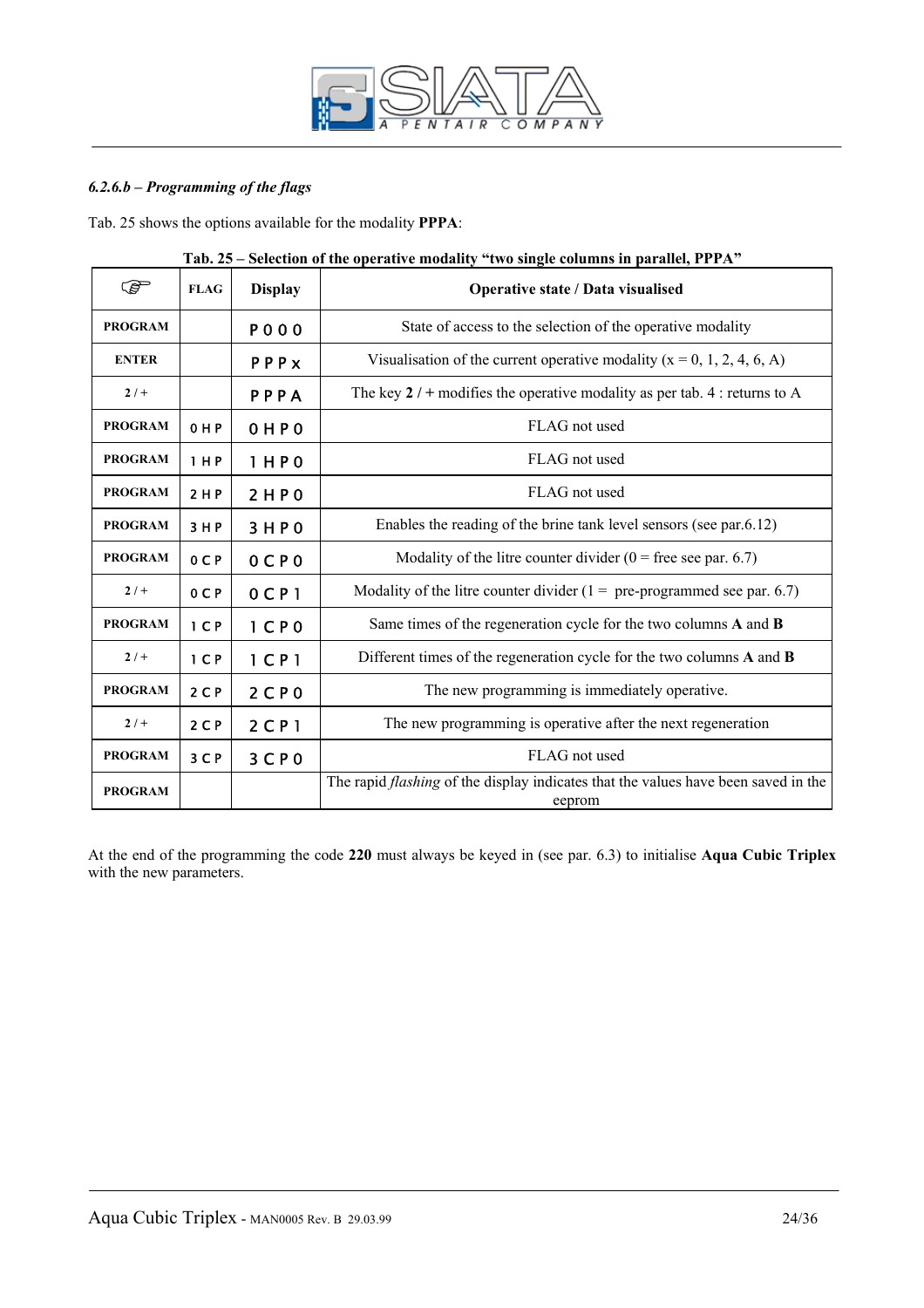

#### *6.2.5.c – List of codes to be programmed*

For the programming and the meaning of the codes see par. 6.3. In this modality, the programming of the following codes is recommended:

|            | $\cdots$ $\cdots$ $\cdots$ $\cdots$ $\cdots$ $\cdots$ $\cdots$ $\cdots$ $\cdots$ $\cdots$ $\cdots$ $\cdots$ $\cdots$ $\cdots$ $\cdots$ |
|------------|----------------------------------------------------------------------------------------------------------------------------------------|
| Code       | Meaning                                                                                                                                |
| 011        | Programming of the value of the capacity of resins exchange                                                                            |
| 100        | Programming of the volume of resin and of the percentage of reserve of the column A                                                    |
| <b>110</b> | Programming of the litre counter divider (prescaler)                                                                                   |
| 112        | Programming of the regeneration cycle (stop times)                                                                                     |
| 210        | Transfer of the parameters programmed for column $A$ on column $B$                                                                     |
| 010        | Programming of the hardness value                                                                                                      |
| 220        | Initialisation of the system                                                                                                           |

# **Tab. 26 – Table of the codes recommended in the modality "two single columns in parallel, PPPA"**

If columns of different dimensions are used, the programming recommended varies as follows:

| Tab. 27 – Table of the codes recommended in the modality "due single columns in parallel, PPPA" different |  |
|-----------------------------------------------------------------------------------------------------------|--|
| columns                                                                                                   |  |

| Code       | Meaning                                                                                    |
|------------|--------------------------------------------------------------------------------------------|
| 011        | Programming value of the capacity of resins exchange                                       |
| 100        | Programming of the volume of resin and of the percentage of reserve of the column A        |
| 101        | Programming of the volume of resin and of the percentage of reserve of the column <b>B</b> |
| <b>110</b> | Programming of the litre counter divider (prescaler)                                       |
| 111        | Programming of the regeneration cycle (stop times) of the column <b>B</b>                  |
| 112        | Programming of the regeneration cycle (stop times) of the column A                         |
| 010        | Programming of the hardness value                                                          |
| 220        | Initialisation of the system                                                               |

Remember that to use **Aqua Cubic Triplex** as shown in tab. 27, the flag **1CP** must be programmed to **1.**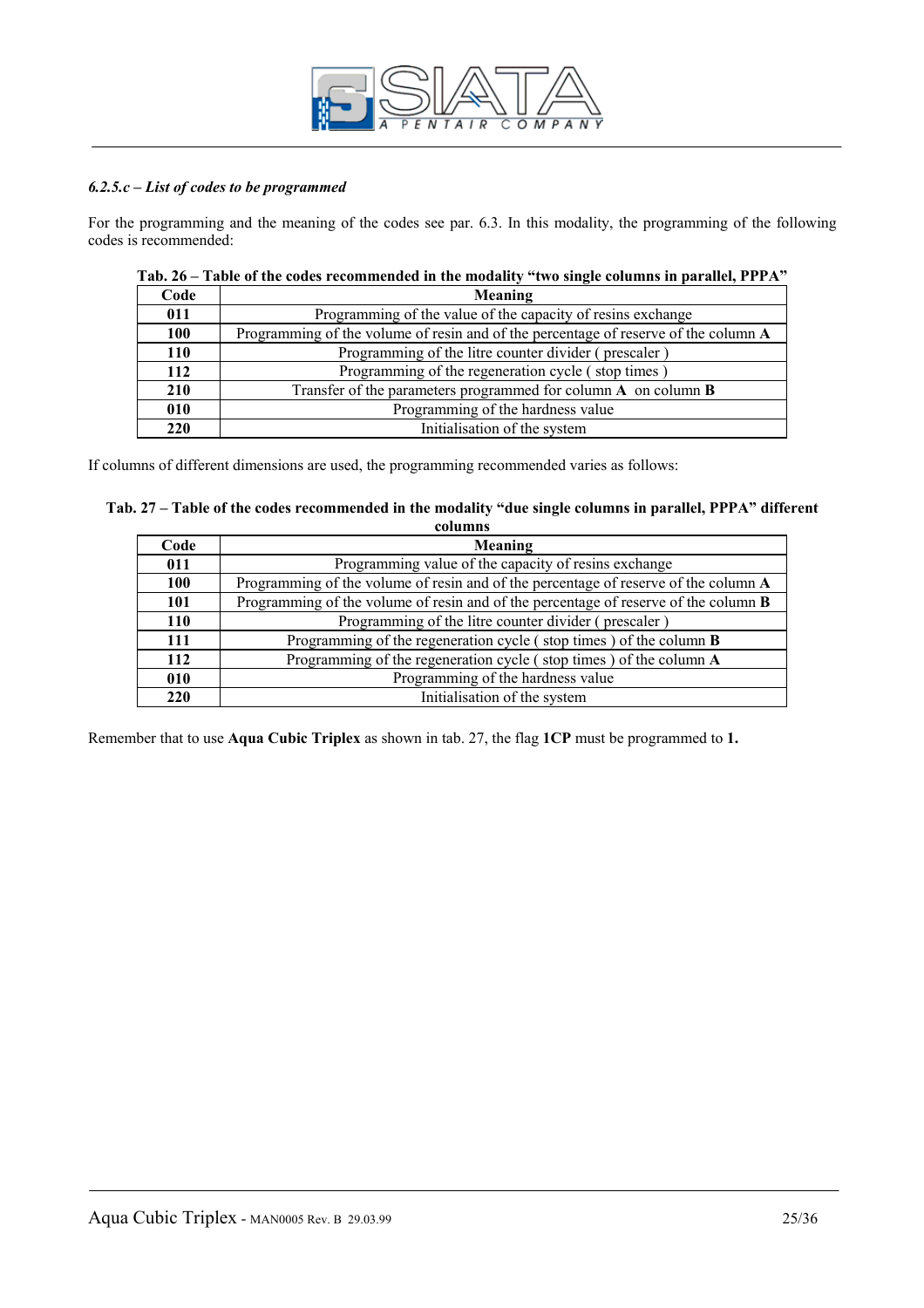

#### **6.3 – Programming codes**

The work parameters necessary for **Aqua Cubic Triplex** to work properly are set accesses them via the *programming* codes, under which the parameters inherent to a specific functionality of the controller are grouped together. The next paragraphs show how the programming codes are accessed and their use.

#### **6.3.1 – Access to the programming codes**

The following table represents the procedure which must be carried out to access the programming codes: ( Where **P x x x** appears in place of the **x**, it should be understood that there are numbers which vary on the basis of the pressing of the keys. )

| $\mathcal{F}$  | <b>Display</b> | <b>Meaning</b>                                                                                                                                                                                                                                            |  |
|----------------|----------------|-----------------------------------------------------------------------------------------------------------------------------------------------------------------------------------------------------------------------------------------------------------|--|
| <b>PROGRAM</b> | P000           | Modality of insertion of the programming code                                                                                                                                                                                                             |  |
| $0 - 1 - 2/$   | Pxxx           | Composition of the number on the display through the keys shown; after<br>the first three numbers have been inserted, pressing again moves the<br>number to the left, eliminating the first number keyed in and inserting the<br>new number on the right. |  |
| <b>ENTER</b>   | $P$ x x x      | Confirms the code selected and accesses its programming code.                                                                                                                                                                                             |  |

#### **Tab. 28 – Access to the programming codes**

#### **6.3.2 – List of programming codes and their use.**

The following table lists the programming codes available.

For each of the codes the sequence of the parameters as they appear on the display and their meaning in the functioning cycle of **Aqua Cubic Triplex** will be described.

The code is accessed with the instructions shown in tab. 24; within each code, the key **2/+** allows the parameter to be modified, while the key **PROGRAM** allows the modifications carried out to be memorised.

| Code<br>visualised | F            | <b>Display</b>                                                                                                                                                                                                                                                                                                                                                                                           | Meaning |
|--------------------|--------------|----------------------------------------------------------------------------------------------------------------------------------------------------------------------------------------------------------------------------------------------------------------------------------------------------------------------------------------------------------------------------------------------------------|---------|
| P 0 0 2            | <b>ENTER</b> | Modifies the <b>movement times</b> of all of the phases of the regeneration<br>taking them to 5 seconds. May be used to carry out trial regenerations. To<br>reset the correct times, the programming of the flags must be run through.<br>Cannot be used for trials with the hydraulic distributors.                                                                                                    |         |
| P010               | <b>ENTER</b> | Programming of the <b>hardness value</b> . May have values from 1 to 99.<br>At the end of the programming calculates the mew volume values, which<br>become active immediately if the $2CP$ is programmed to $0$ , otherwise, will<br>dHxx<br>become active after the first regeneration or the reset of the appliance using<br>the code 220.<br>The hardness value must be expressed in French degrees. |         |
|                    | <b>ENTER</b> | Programming of the value of capacity of resins exchange; xx may go<br>C <sub>h</sub> x.x<br>from 1.4 to 9.0, and is expressed in terms of $gr CaCO3/litre$ resin.                                                                                                                                                                                                                                        |         |

#### **Tab. 29 – Table of the programming codes**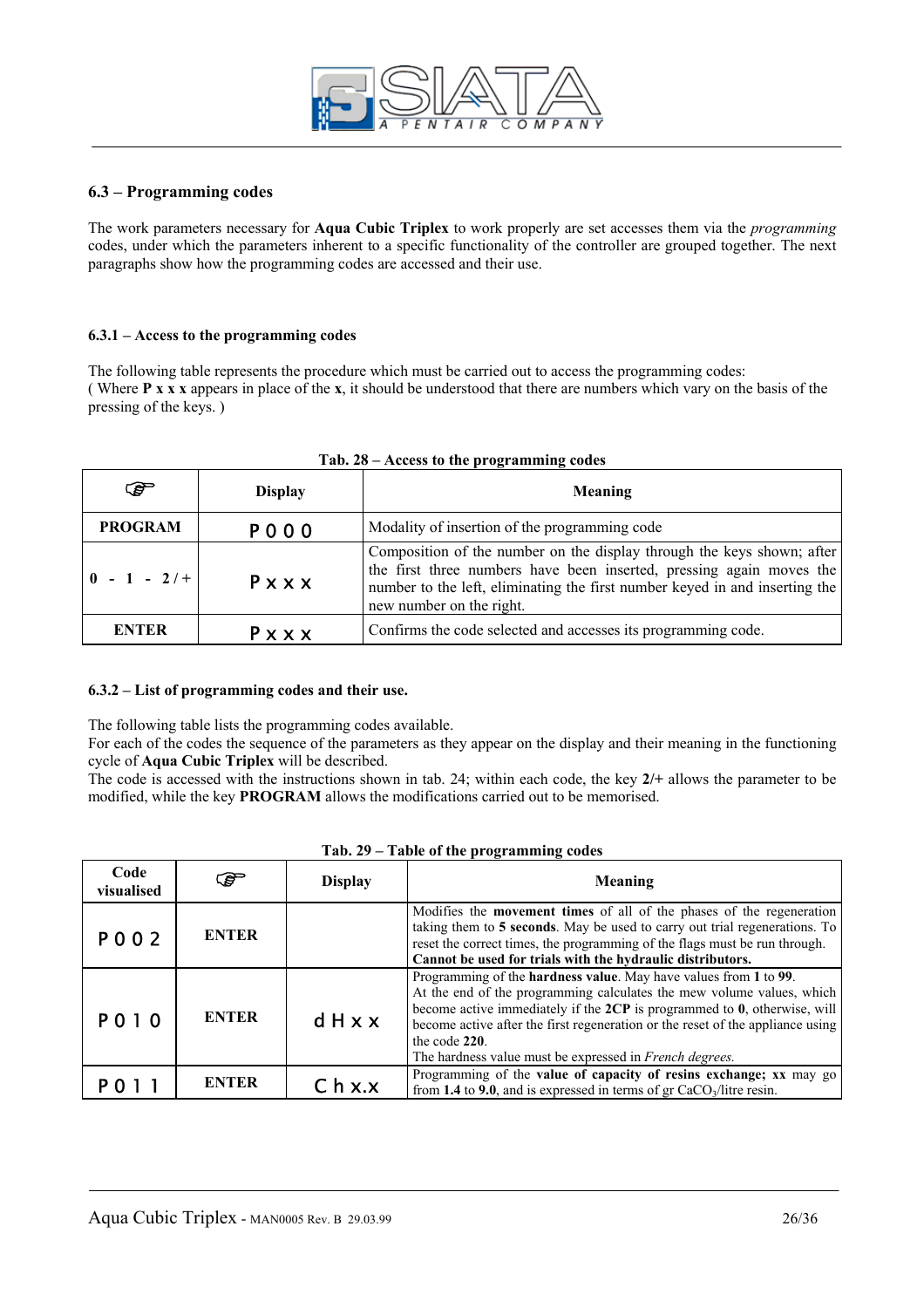

| P012    | <b>ENTER</b>   | <b>XXXX</b> | Regeneration time; to change the flashing digit, use the $2/+$ , press<br>PROGRAM to go from the minutes to the hours.                                                                                                                                                                                                                       |  |  |
|---------|----------------|-------------|----------------------------------------------------------------------------------------------------------------------------------------------------------------------------------------------------------------------------------------------------------------------------------------------------------------------------------------------|--|--|
|         | <b>PROGRAM</b> | $P - x x$   | Days of interval between two regenerations (from 1 to 30)                                                                                                                                                                                                                                                                                    |  |  |
|         |                | $1$ PP $x$  | Active days. If the flag 1HP is programmed with the value 1, instead of<br>the interval days, the days of the week on which the regeneration is to be<br>carried out are programmed.                                                                                                                                                         |  |  |
| P 0 2 0 | <b>ENTER</b>   | <b>XXXX</b> | Programming of the local time.                                                                                                                                                                                                                                                                                                               |  |  |
|         | <b>PROGRAM</b> | $P - -x$    | Programming of the day of the week: x may be $1 =$ Monday, $2 =$ Tuesday,<br>3=Wednesday, 4=Thursday, 5=Friday, 6=Saturday, 7=Sunday                                                                                                                                                                                                         |  |  |
|         | <b>ENTER</b>   | <b>XXXX</b> | Programming of the volume of the resin (in litres) of the column A: may<br>go from 1 to 10000 (to have 10000 litres, programme 0000)                                                                                                                                                                                                         |  |  |
| P100    | <b>PROGRAM</b> | HHxx        | Programming of the <b>percentage of reserve</b> of the column A; the value of<br>the reserve may go from 10% to 80% of the total volume.                                                                                                                                                                                                     |  |  |
|         | <b>PROGRAM</b> | A A 0 5     | Tolerance on the capacity of the cylinder. The value 00 is recommended.                                                                                                                                                                                                                                                                      |  |  |
|         | <b>ENTER</b>   | <b>XXXX</b> | Programming of the volume of the resin (in litres) of the column B: may<br>go from 1 to 10000 ( to have 10000 litres, programme 0000 )                                                                                                                                                                                                       |  |  |
| P 1 0 1 | <b>PROGRAM</b> | HHxx        | Programming of the percentage of reserve of the column B; the value of<br>the reserve may go from 10% to 80% of the total volume.                                                                                                                                                                                                            |  |  |
|         | <b>PROGRAM</b> | A A 0 5     | Tolerance on the capacity of the cylinder. The value 00 is recommended.                                                                                                                                                                                                                                                                      |  |  |
|         | <b>ENTER</b>   | <b>XXXX</b> | Programming of the volume of the resin (in litres) of the column C: may<br>go from 1 to 10000 (to have 10000 litres, programme 0000)                                                                                                                                                                                                         |  |  |
| P102    | <b>PROGRAM</b> | HHxx        | Programming of the percentage of reserve of the column C; the value of<br>the reserve may go from 10% to 80% of the total volume.                                                                                                                                                                                                            |  |  |
|         | <b>PROGRAM</b> | AA05        | Tolerance on the capacity of the cylinder. The value 00 is recommended                                                                                                                                                                                                                                                                       |  |  |
| P110    | <b>ENTER</b>   | <b>XXXX</b> | Programming of the ratio impulses/litre (prescaler) of the counter.<br>If the flag $0CP$ is at $0$ , the divider is free and the value may go from $0$ to<br>899 impulses / litre. If 0CP is at 1 the divider is pre-programmed; see par<br>6.6 for the list of the available options.                                                       |  |  |
| P 1 1 1 | <b>ENTER</b>   | 1 C x x     | Programming of the stop times, in minutes, of the regeneration cycle of<br>the column B; xx varies from 1 to 99 minutes                                                                                                                                                                                                                      |  |  |
|         | <b>PROGRAM</b> | $*$ C x x   | * stands for the phases 2, 3 and 4 of the regeneration cycle of the column <b>B</b>                                                                                                                                                                                                                                                          |  |  |
| P 1 1 2 | <b>ENTER</b>   | 1 Cxx       | Programming of the stop times, in minutes, of the regeneration cycle of<br>the columns $A$ and $C$ ; xx varies from 1 to 99 minutes                                                                                                                                                                                                          |  |  |
|         | <b>PROGRAM</b> | $*$ C x x   | * stands for the phases 2, 3 e 4 of the regeneration cycle of the columns A<br>e C.                                                                                                                                                                                                                                                          |  |  |
| P 2 0 0 | ENTER          | <b>XXXX</b> | Programming of the value of division (prescaler) of the dosage pump; this<br>value is decreased by all the counters; the duration of the impulse is fixed<br>at 1 second                                                                                                                                                                     |  |  |
| P 2 1 0 | <b>ENTER</b>   |             | Transfers the parameters programmed for the column A to the columns B<br>and $C$ .                                                                                                                                                                                                                                                           |  |  |
| P 2 1 1 | <b>ENTER</b>   |             | Calculates the volume and the reserve                                                                                                                                                                                                                                                                                                        |  |  |
| P 2 1 2 | <b>ENTER</b>   |             | Activates the counters of the active columns and the values of the<br>treatable volume to the work memory visible on the display.                                                                                                                                                                                                            |  |  |
| P 2 2 0 | <b>ENTER</b>   |             | Initialisation of the system. Function to be used always when carrying out<br>modifications in the in the operative modality or in the programming of the<br>parameters.                                                                                                                                                                     |  |  |
| P 2 2 1 | <b>ENTER</b>   |             | Causes the forced regeneration of the column visualised on the display.<br>Through the flag 1dP, this function is available directly on the keypad.<br>The key 1 starts up the regeneration and the key $0$ stops it. The key 1,<br>pressed during the stop phase, wipes off the residual time and allows the<br>next phase to be passed to. |  |  |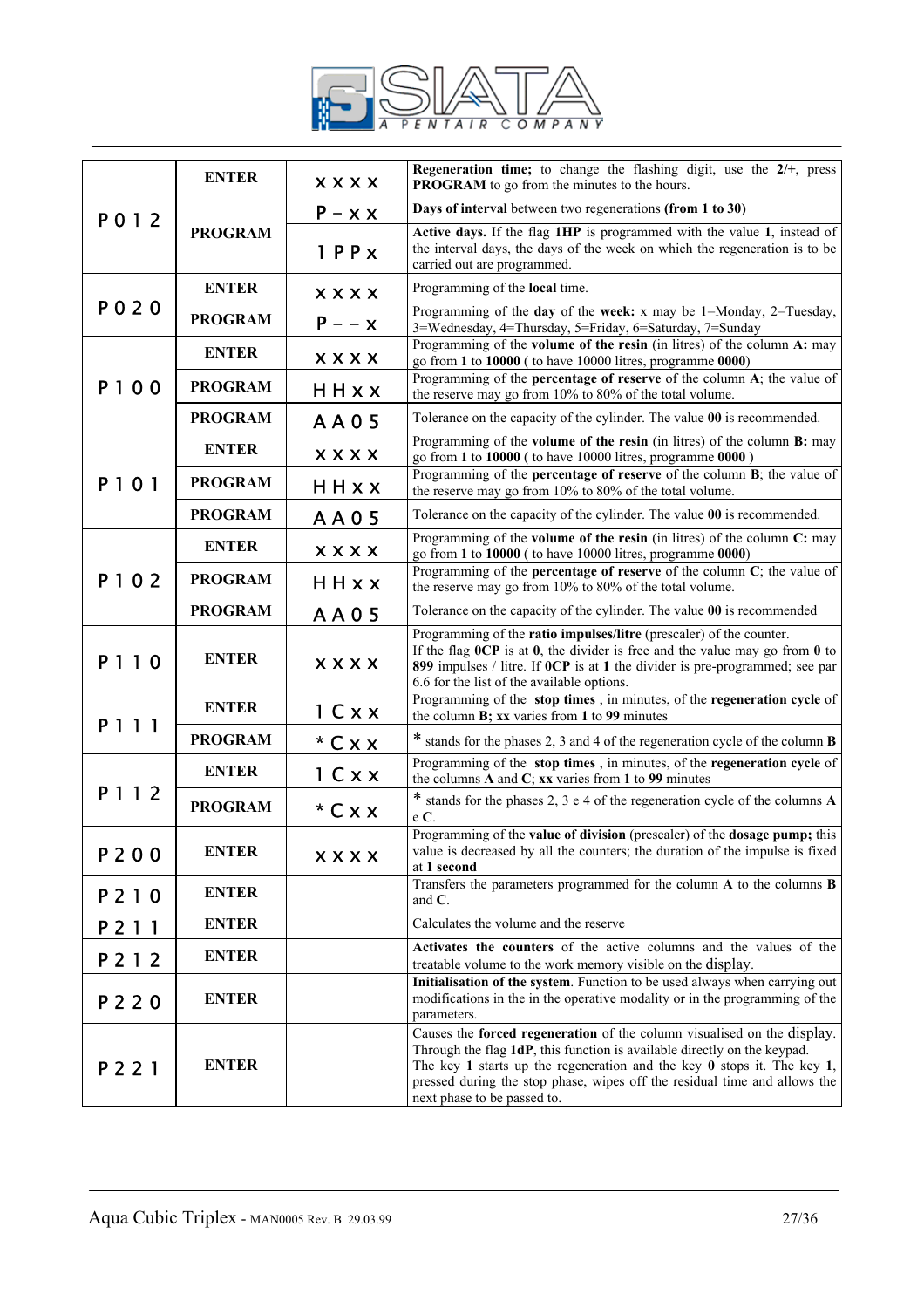

| P 2 2 2 | <b>ENTER</b> | During the stop phase of the regeneration, causes the residual time to be<br>wiped off and thus allows the next phase to be passed to. When the flag |
|---------|--------------|------------------------------------------------------------------------------------------------------------------------------------------------------|
|         |              | <b>1 1dP</b> is at 1, this same function is available on the key 1                                                                                   |

#### **6.4 – Characteristics of the cam with stand-by.**

In the descriptions of the functioning of the different operative modalities, a particular position of the cam of the distributors called "stand-by" position was mentioned. This position is at 205", that is 307° of rotation from the fundamental position of stroke end, and corresponds with the stop position of the sixth phase of the regeneration cycle.

In the modality "three alternated single columns, PPP1" and "two alternated single columns, PPP2", as soon as the system is started up with the code 220, the controller puts into rotation the column which must go into stand-by (column C in the first case and column B in the second). The columns which must go into service are positioned on the stroke end. When one column in service finishes the volume, the column in stand-by is put into rotation in order to reach the position of stroke end, after which the column which has run out starts the regeneration cycle. At the end, it will be left in the stop position of the sixth phase, that is in the stand-by position.

This description is not valid for the other operative modalities, since these have the regenerated column going back into service immediately, that is in the position of stroke end. Further exceptions are the modality "one duplex column, PPP4" and "two duplex columns in parallel, PPP6" in which the cycle is composed of 4 phases with 25" of rotation.

The regeneration cycle with stand-by is composed of 6 phases with rotation times of 34". The phases are the following:

Phase 1, Backcurrent rinse Phase 2, Suction Phase 3, Slow rinse Phase 4, Slow rinse Phase 5, Fast rinse Phase 6, Stand-by

It is clear immediately that the phases 3 and 4 are both dedicated to the slow rinse. In the programming of the cycle, the total time of the rinse must be divided between the two phases, or all programmed in one of the two **wiping off** the stop time of the other phase. Supposing 30 minutes is to be programmed, then  $3C15$  and  $4C15$ , or  $3C05$  and  $4C25$ , or  $3C00$ and 4C30, or 3C20 and 4C10 may all be set with the same result.

#### **6.5 – Programming of the reserve**

**Aqua Cubic Triplex** allows for the volume of treatable water to be controlled, putting it into ratio with a possible **reserve** value. This is programmed via the codes **100, 101 and 102** respectively for columns **A, B and C,** and expresses the **percentage of the total volume available** which must be held in reserve. Thus, if there are 10000 treatable litres available and if 70% reserve is required, the value **HH70** in the codes above must be programmed and the code **211**  keyed in to have the calculations of the volume carried out.

If **Aqua Cubic Triplex** is programmed as «**one single column**», the control on the reserve will be automatically activated when the flag **0HP** is programmed to **1** (start of the regeneration deferred to the programmed time) and cannot be disactivated. When the volume reaches the value of the reserve, the regeneration will start at the programmed time. If **Aqua Cubic Triplex** is programmed as «**three single columns** », the control of the reserve will be automatically activated whichever is the programming of the flags, and cannot be disactivated. When both columns in service have their volume value lower than the reserve value, the regeneration will start for the column with the lower volume of the two. If only one column reaches the value of the reserve, the control is not effective.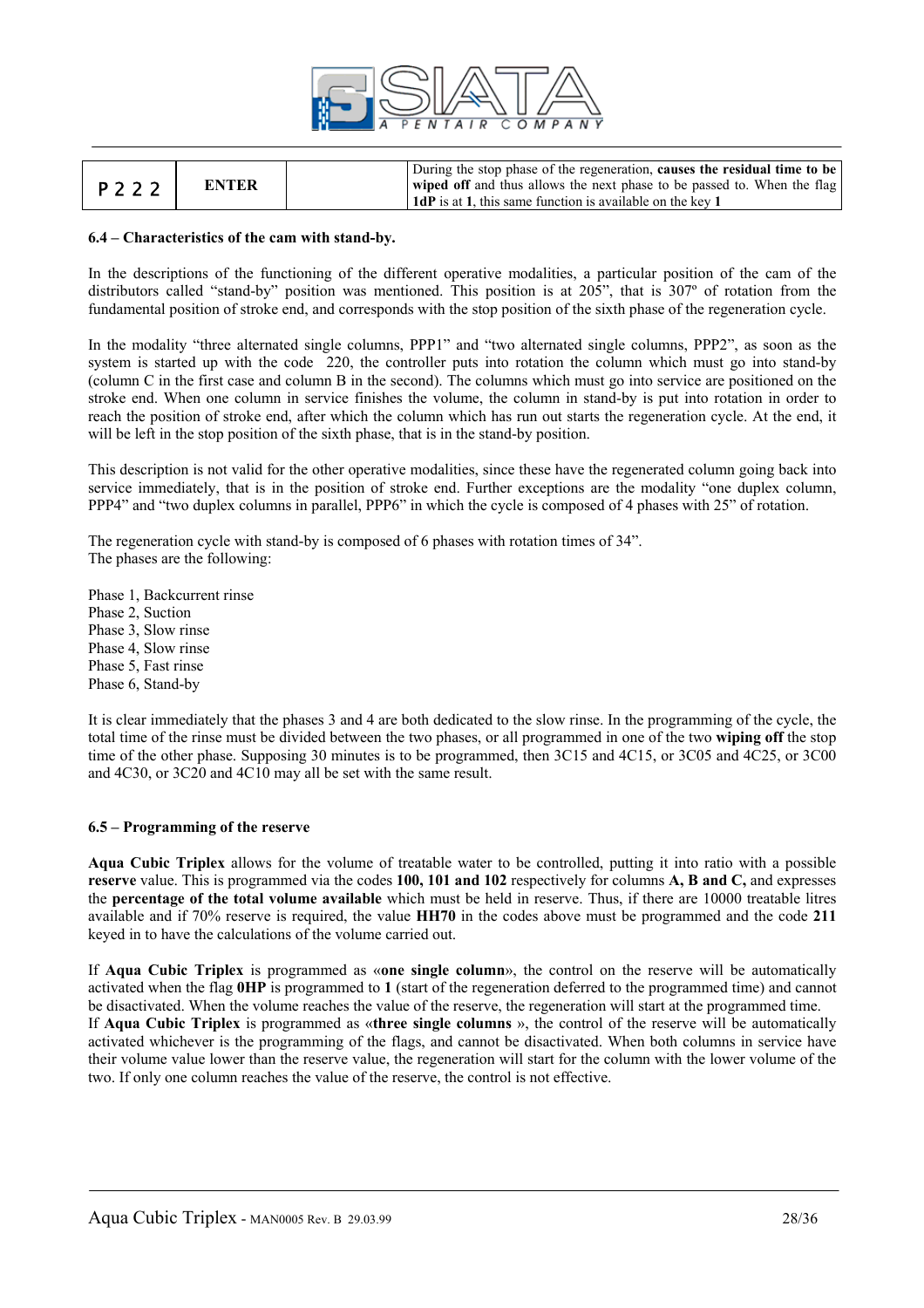

When the control on the reserve is not desired and cannot be disactivated, the effects may be minimised by programming the minimum value, that is 10%, of the total volume. In the other modalities, the control on the reserve is not available.

#### **6.6 – Remote Start**

**Aqua Cubic Triplex** makes a «remote start» entry available which allows for the regeneration to be started up by an **external automatism** or manually via a button positioned at some distance from the controller. Whichever device is used, this must be of the *normally open* type, and to start up the regeneration, must be closed for at least 15 seconds. The remote start is available only when only one distributor is active, therefore in the modality **PPP0,** one single column and **PPP4,** one duplex column.

In the first case, the start of the regeneration may be immediate or deferred to the programmed time, depending on the programming of the flags **0HP** and **2HP** as described in par. 6.2.1.a.

In the second case, the remote start is automatically enabled for immediate start. It is not programmable in any way.

#### **6.7 – Programming of the litre counter divider (prescaler)**

The programming of the litre counter divider (**prescaler**) defines the ratio between the number of *impulses* read by

Aqua Cubic Triplex and *the unit of load* in transit in the counter used (litres or m<sup>3</sup>). **Aqua Cubic Triplex** has two work modes:

- $\triangleright$  **free prescaler** if the flag **0CP** is equal to **0**; in this case the prescaler may be programmed within the range of values  $1 \div 899$  (n° of impulses given by the litre counter before the volume climbs by one unit);
- $\triangleright$  **pre-programmed prescaler** if the flag **0CP** is equal to **1**, in this case the prescalers which can be used are those indicated in the first column of table 30;

| <b>Prescaler impulses/litre</b> | . L. L. <b>. 9</b> .<br>Minimum load of the flow (lit/min) | Maximum load of the flow (lit/min) |
|---------------------------------|------------------------------------------------------------|------------------------------------|
| 14/01                           | 0.2                                                        | 40                                 |
| 4/1                             |                                                            | 150                                |
| 1/1                             |                                                            | 600                                |
| 4/10                            | 7.5                                                        | 1500                               |
| 2/10                            | 15                                                         | 3000                               |
| 1/10                            | 30                                                         | 6000                               |
| 4/100                           | 75                                                         | 9999                               |
| 2/100                           | 150                                                        | 9999                               |
| 1/100                           | 300                                                        | 9999                               |
| 4/1000                          | 750                                                        | 9999                               |
| 2/1000                          | 1500                                                       | 9999                               |
| 1/1000                          | 3000                                                       | 9999                               |

#### **Tab. 30 – Table of the pre-programmed litre counter dividers and range of flow admissible**

The volume calculated by **Aqua Cubic Triplex** can go from 0 to 999,999 litres. This value is optimised in order to be able to be visualised by the display of the controller which can show only four digits.

A decimal point will appear on the display to separate the cubic metres from the litres, that is the thousands of litres from the hundreds.

The value of the volume will be visualised from the left to the right, so that a volume value of 15,500 litres will be visualised as **15.50**, a value of 350,000 litres will appear as **350.0**. During the service, the normal consumption of water will cause the volume visualised to decrease; when the most significant digit becomes zero, **Aqua Cubic Triplex** will optimise the visualisation moving the reference point towards the left, which allows new, less significant digits to be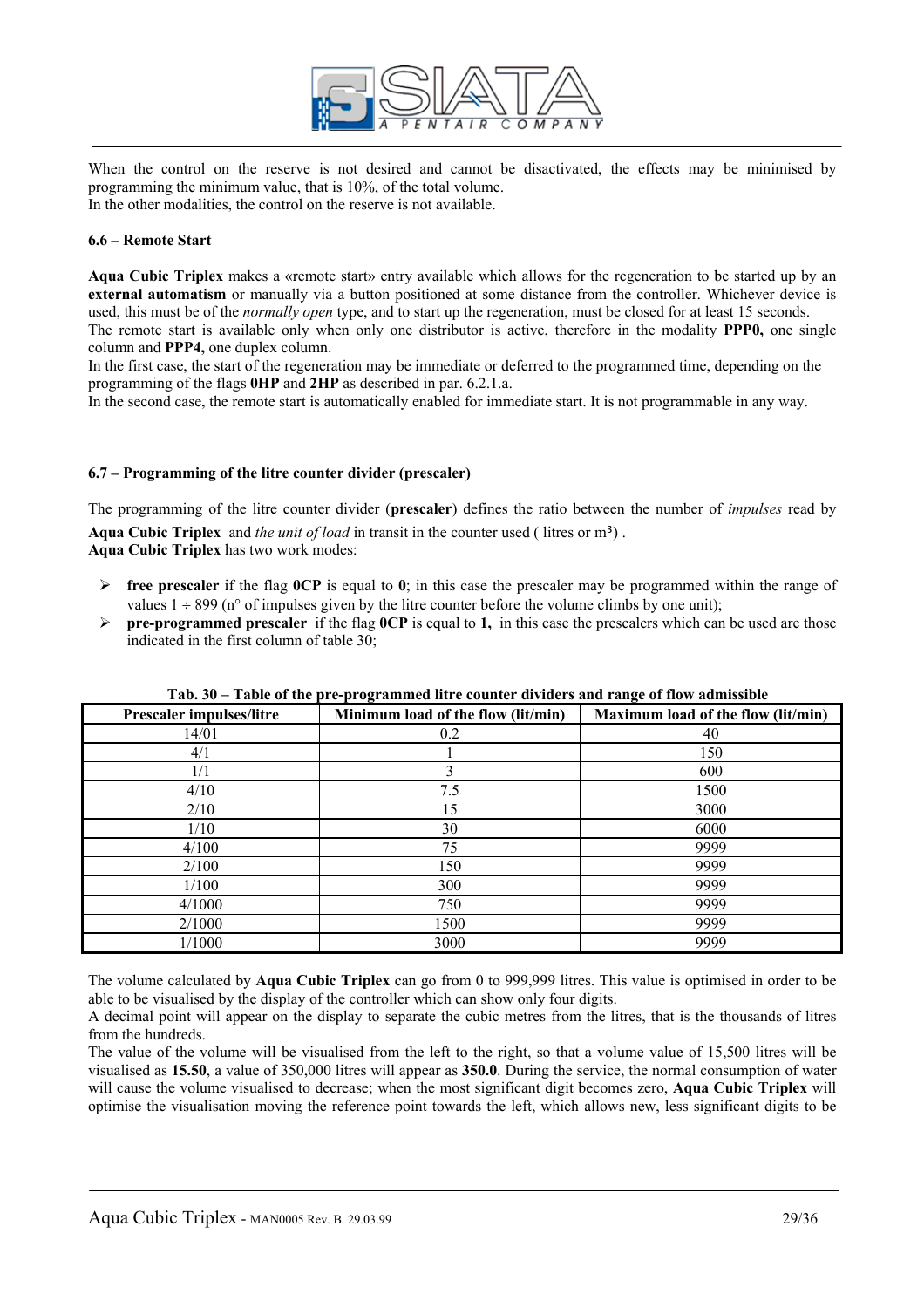

seen. Thus, the moment the volume passes from 10,000 to 9,999 litres, the visualisation will pass from **10.00** to **9.999,** if the volume passes from 100,000 to 99,900 litres, the visualisation passes from **100.0** to **99.90**.

If using a pre-programmed prescaler, the volume calculated is optimised by rounding it off.

#### **Example**:

If the volume calculated is 15,435 litres and the prescaler is programmed with the type 1/10, the volume will be optimised to the value 15,430; if the prescaler chosen is the type 4/1000, the volume will become 15,000 litres and will be visualised as such on the display.

#### **6.8 – Calculation of the capacity of a system**

**Aqua Cubic Triplex** is able to calculate autonomously the volume of water that the system is capable of treating. The calculation is carried out using the parameters shown below.

The calculation is carried out automatically after the programming of the hardness, otherwise it can be carried out by using the code **211**.

Consult par. 6.13 for the immediate availability or otherwise of the result of the calculation.

 1000 x A x B Treatable litres = **C** C

Where :

A = **Volume of resin in litres**

 $B =$ **Capacity of ionic exchange of the resin, on average 5 (gr of CaCO<sub>3</sub> / litre of resin)** 

C = **Hardness of the water in French degrees [° F]** 

#### **6.9 – Putting into service**

#### **IMPORTANT**

Always remember to key in the code **220** (ref. par. 6.3) after the various phases of programming before **Aqua Cubic Triplex** has been put into service.

Always remember that before carrying out operations on the keypad of **Aqua Cubic Triplex**, it must be checked that the cams of the distributors are on the position of **stroke end** ( except when they are in regeneration, a condition which may be verified via the led **Regen**), and that any unused limit switch entries are **closed with a connector bridge**.

During the normal functioning of **Aqua Cubic Triplex**, the leds **A, B** or **C** will be on to indicate which column is in visualised on the display, while the leds **A Service, B Service** or **C Service** will indicate which columns are in service. At the same time as these, the signals **A Service** on the pins 43-44, and/or **B Service** on the pins 45-46, and/or **C Service** on the pins 47-48 of the terminal board, will be active.

#### **6.10 – Connections**

The drawing shown on the attached page **A** shows the general connections of the controller, also available on a sticker positioned under the cover giving access to the terminal board.

The drawing shown on the attached pages **B**, shows the connections between the controller and three single distributors. If one single distributor is required, the attached page to refer to must be **B**, the distributor to connect is **A-dist**, and care must be taken to close the terminals **23-24** and **25-26** with a connecting bridge.

With reference to attached page **B**, the cable cod. **96-M** is not polarised and may be assembled in any way. The cable cod. **96-S**, on the other hand, is polarised. If after assembling, positioning the distributor at the stroke end, the LED **Service** on the distributor does not come on, the connections of cable cod. **96-S** must be inverted.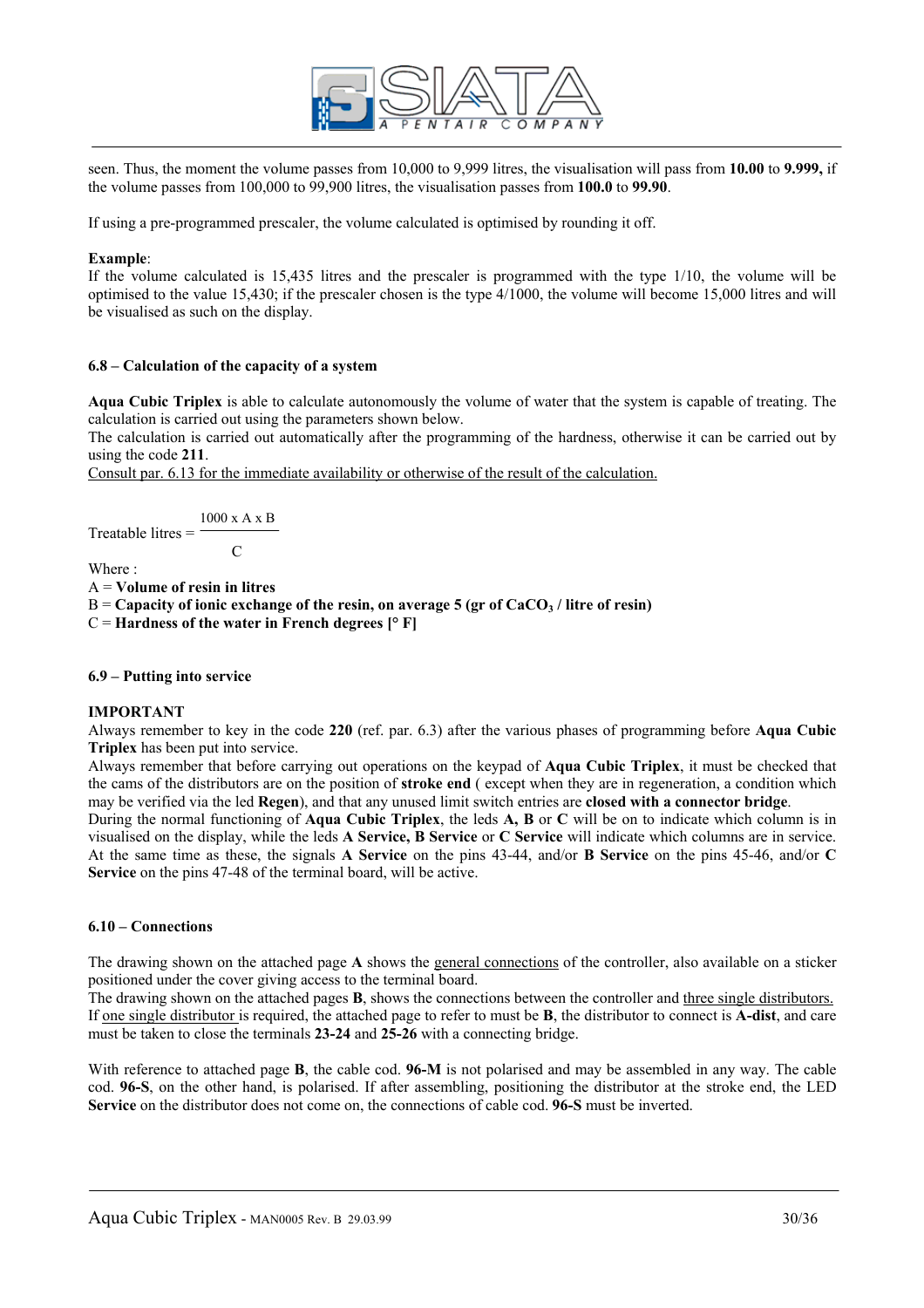

**Aqua Cubic Triplex** allows for the use of the Reed type counters, which supply their signal on a pair of wires. These wires must be connected to the terminals 33 e 34 for the column A, to the terminals 31 and 32 for the column B and to the terminals 29 and 30 for the column C, as shown in fig. 1. If the use of **a single counter for all of the columns** is required, simply connect the counter to the column A and connect with a connecting bridge the terminals 30 and 32 with the terminal 34 as shown in fig. 2.

**The connections of this type of counter are not polarised. They may be assembled in any way.** 



29 30

**6.11 – Management of the dimensions of the tanks** 

**Aqua Cubic Triplex** allows for plants with a maximum of three columns to be realised, that is with the use of as many as three distributors, each connected to a SIATA valve, and therefore to a tank containing the resins.

There are two aspects which must be taken into account for the programming of the columns; the first is the regeneration cycle, the second is the capacity dimensions.

The installer may choose whether to carry out the regeneration cycle of the columns with the same times or with different times via the flag **1CP**.

When it is programmed with the value **0**, the columns regenerate with the same times, those programmed for the column **A** with the code **112**. If, on the other hand, it is programmed with the value **1**, the column **B** is regenerated with the times programmed with the code **111**. The column **C**, if present, is always regenerated with the same times as those of the column **A**.

The programming of the capacity dimensions of the tanks is limited by the flag **1CP**. The operator may carry it out in a single solution, if they are the same, or separately if they have different capacities.

In the first case, the programming of the parameters of the column **A** with the code **100** is proceeded to, to then copy the parameters of the column **A** to the columns **B** and **C** by simply keying in the code **210**.

In the second case, the codes **100**, **101** e **102**, respectively for the columns **A**, **B** and **C** must be programmed, depending on which is needed, The columns thus programmed will enter into service depending on the operative modality selected, and will go into regeneration according to the conditions provided.

The operative modality "two duplex columns in parallel, PPP6" requires a more in-depth description

In this case the controller is connected to two distributors, which in turn are connected to two valves each. The dimensional programming carried out with the codes **100** and **101** must be understood as referring to the distributors. This means that the tanks connected to that distributor **must be the same** as each other and must conform to the inputted programming. In the same way, also the tanks connected to the other distributor must be the same as each other.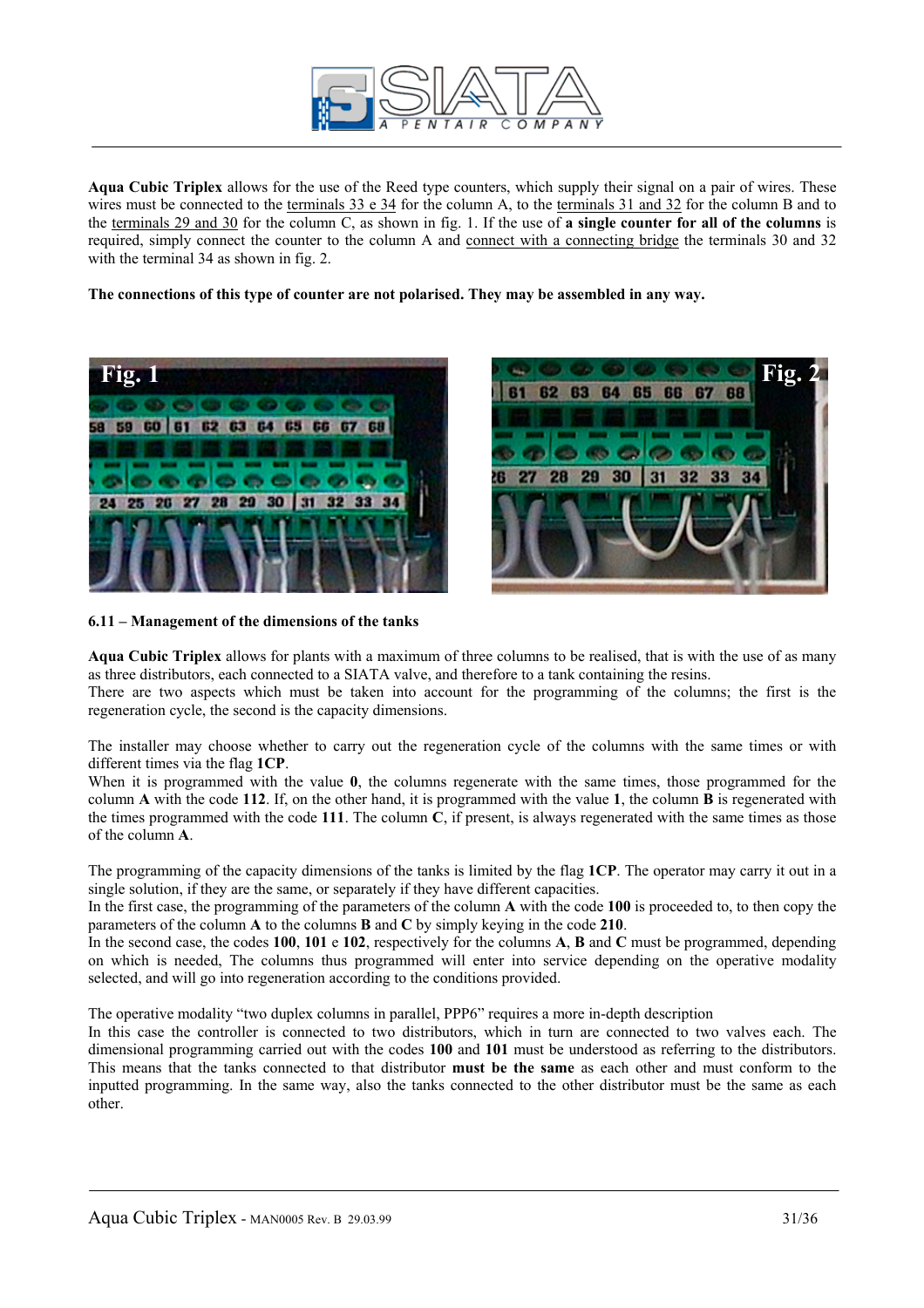

Is point it is possible to have 4 tanks the same as each other, programmed according to the instructions in tab. 22, par. 6.2.5.c, or 2 tanks connected to column A, the same as each other and 2 tanks connected to column B the same as each other and different from those of column A, programmed according to the instructions in tab. 23, par. 6.2.5.c.

#### **6.12 – The brine level sensors, flag 3HP**

**Aqua Cubic Triplex** makes two entries to the pins  $11 - 12$  and  $13 - 14$  of the terminal board available for the connection of two levels sensors for the brine tank. The first is the high level floater, the second is the low level floater. The high level floater must be of the normally closed type, that is the entry of the controller must be closed when there is brine present. The low level floater must be of the normally open type, that is the entry of the controller must be open when there is brine present.

The control of the sensor may be activated in all the operative modalities by simply programming the flag **3HP** with the value **1.**

During the stop time of the second phase of the regeneration cycle, the aspiration phase, the controller checks the state of the low level entry. If it is found to be closed, that is if there is no brine, the residual time of the phase will be cancelled and the regeneration will proceed to the next phase. Obviously, if the brine has already run out when the aspiration phase begins, this phase is stopped immediately and the cycle residual proceeds without having been able to regenerate the resins. If, however, this condition arises at any other point of the phase, the time is cancelled anyway and the cycle will carry on with the new brine.

Similarly, during the stop time of the fifth phase, the fast rinse during which the filling of the brine tank is proceeded to, the controller checks the state of the high level entry. If it is found to be closed, that is if the brine tank is full, the residual time of the phase is cancelled and the regeneration proceeds with the next phase.

#### **6.13 – Modifying the programming during service, the flag 2CP**

As already explained in par. 6.8, **Aqua Cubic Triplex** calculates the volume of water which can be treated using the values of hardness of the water, the capacity of ionic exchange of the resins and the quantity of resin used. The calculation is carried out automatically at the end of the programming of the hardness (code **010**), or otherwise may also be carried out keying in the code **211**.

When these calculations are carried out at the time of the installation, the value of volume calculated must become operative immediately, so as to be able to start up the system.

When, however, the value of hardness is modified during the service, the fact of having the new value of volume operative immediately can become extremely dangerous, in that it cancels the value of residual volume treatable by the system; the consequence is that the column runs out and the regeneration does not start because the controller thinks it has a column which is still working efficiently.

The solution is the use of the flag **2CP**, which tells the controller when to make the value of volume calculated operative.

If it is programmed with the value **0**, the modifications to the programming are immediately operative.

When it is programmed with the value 1 the modifications are operative only after the next regeneration.

It can be a good rule to programme the flag **2CP** with the value **1** at the end of the installation, so that any modifications to the parameters during the service of **Aqua Cubic Triplex** do not upset the possibility of the system to operate.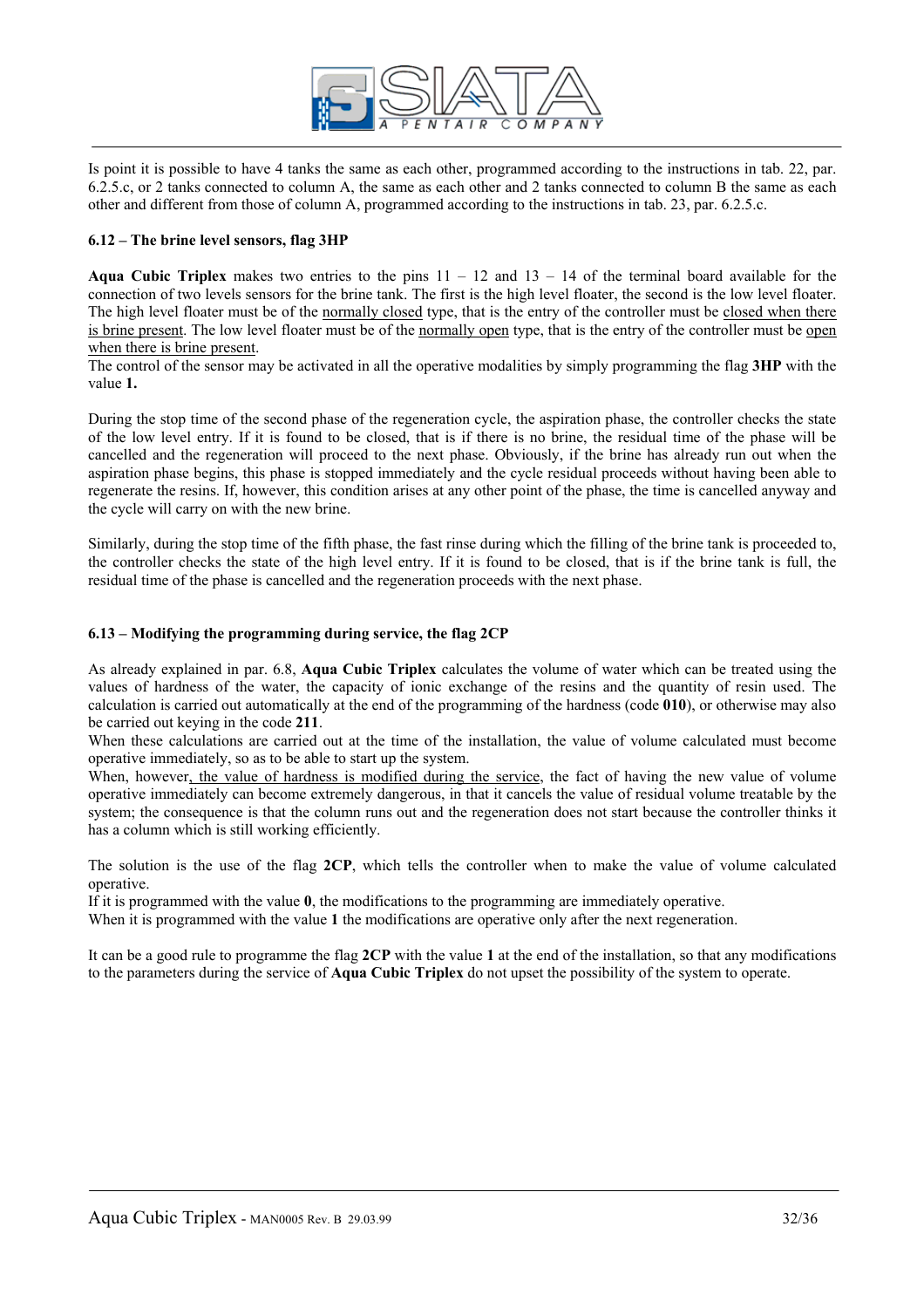

#### **6.14 – The inhibit signal.**

**Aqua Cubic Triplex** makes the pins  $9 - 10$  of the terminal board available for the connection of devices which are able to detect alarm situations, which once detected should stop the regeneration from being started. The level sensor described in par. 6.12 may be an example of this device.

Whichever parameter is controlled ( pressure, level etc.), the device connected to the terminal board must supply a closure signal, and must be of the normally open type, that is the exit wires must be open when there is no alarm situation.

The signal generated by the controller on the basis of the state of the entry to the pins 9 – 10 is called **inhibit** and is active in all the operative modalities except for the modality " three alternated single columns, PPP1".

When there are the conditions for the start of the cycle and the inhibit signal is active, the regeneration does not start. If the start of the cycle had been activated by the running out of the volume, when the inhibit signal stops, the regeneration will start. If, however, it had been activated by the programmed time having been reached, (in the modality "one single column, PPP0"), the controller modifies its working as follows: if the inhibit signal stops when the local time is still the same as the programmed time, the cycle will start; if the inhibit signal stops when the local time has passed the programmed time, the cycle will start only when the local time is once again the same as the programmed time.

## **7 – What to do if …**

Some basic operations for the resolution of small problems which may arise during the use of **Aqua Cubic Triplex** are described below.

If the suggestions shown do not help to resolve the situation, please call the SIATA service assistance.

#### **7.1 - ... Aqua Cubic Triplex does not come on ?**

- 1. Check that the plug is correctly inserted in the electricity socket;
- 2. Check that the socket is correctly supplied;
- 3. Check that the adapter used does actually supply 24 Vac, code AC-PLUS 1/05, check that the transformer used does actually supply 24 Vac;
- 4. Check that the current conductors are corrected inserted into the terminals and that these are closed correctly.
- 5. Check that the fuse positioned on the panel has not blown. This fuse must be of delayed 1.6A.

#### **7.2 - ... the motors of the distributors do not stop ?**

1. Check that the run end wires of the distributors, marked 96-S, are correctly inserted in the terminals and that these are closed correctly;

#### **7.3 - ... there is no current to the utilisers?**

1. Remember that **Aqua Cubic Multiplex does not supply current to the exits,** but only closures that the operator must wire at his own discretion, check that the wiring is correct, that the conductors are correctly inserted into the terminals and that these are closed correctly;

#### **7.4 - ... Aqua Cubic Triplex works in an irregular way?**

- 1. Check that the distributors are at the stroke end, that is that the motors are not in movement;
- 2. If using **Aqua Cubic Triplex** with a single distributor, check that the limit switch entry not used **is closed with a connector bridge**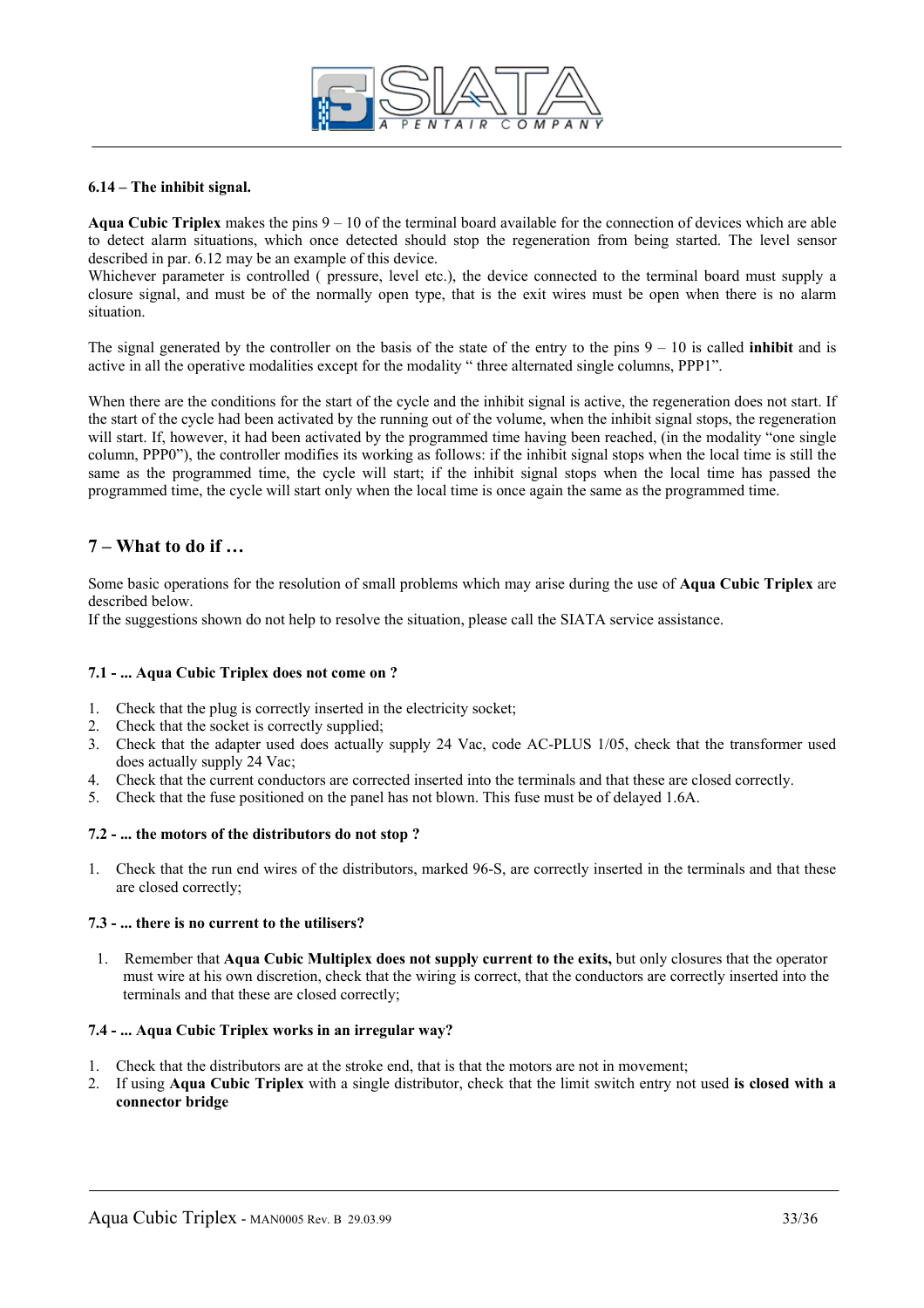

#### **7.5 – … one column is not working ?**

The potential of **Aqua Cubic Triplex** allows for various functional hypotheses to resolve critical situations caused by problems in the plant or the controller and which, for one reason or another, cannot be repaired quickly. Obviously, the so-called "blocking" breakdowns remain outside of these hypotheses; these include, for example, the breaking of the general entry water tube, or the breakdown of the controller which causes it stop.

Some hypotheses:

- **The controller is programmed in the modality "one single column, PPP0".**
- If the problem is hydraulic, the only solution is for the appliance to be repaired.
- If the problem is electrical, it is possible to programmed the controller in the modality "two single columns in parallel, PPPA", moving all the connections on the controller of the column A to the column B. When the working column runs out of the volume, the controller carries out the regeneration, at the end of which it automatically returns into service.
- **The controller is programmed in the modality "three alternated single columns, PPP1"**.
- Whatever the problem is, as long as it is limited to only one column, the controller the controller will exclude the broken column of its own accord. In fact, this, not consuming water, will not decrease its own volume and will not go into regeneration. The other two columns will alternate in service. It is obviously essential that the operator close the hydraulic circuit of the broken column.
- **The controller is programmed in the modality "two alternated single columns, PPP2".**
- Whatever the problem is, it is possible to programme the controller in the modality "two single columns in parallel, PPPA", closing the hydraulic circuit of the broken column. The working column will continue to work individually. Obviously, during the regeneration, the user will be without water.
- **The controller is programmed in the modality "one duplex column, PPP4".**
- In the case of the duplex column, whatever the problem is, the only intervention possible is repair.
- The controller is programmed in the modality "two single columns in parallel, PPPA".
- Whatever the problem is, the controller will exclude the broken column of its own accord. In fact, this, not consuming water, will not decrease its own volume and will not go into regeneration. The other column will continue to work individually. Obviously, during the regeneration the user will be without water.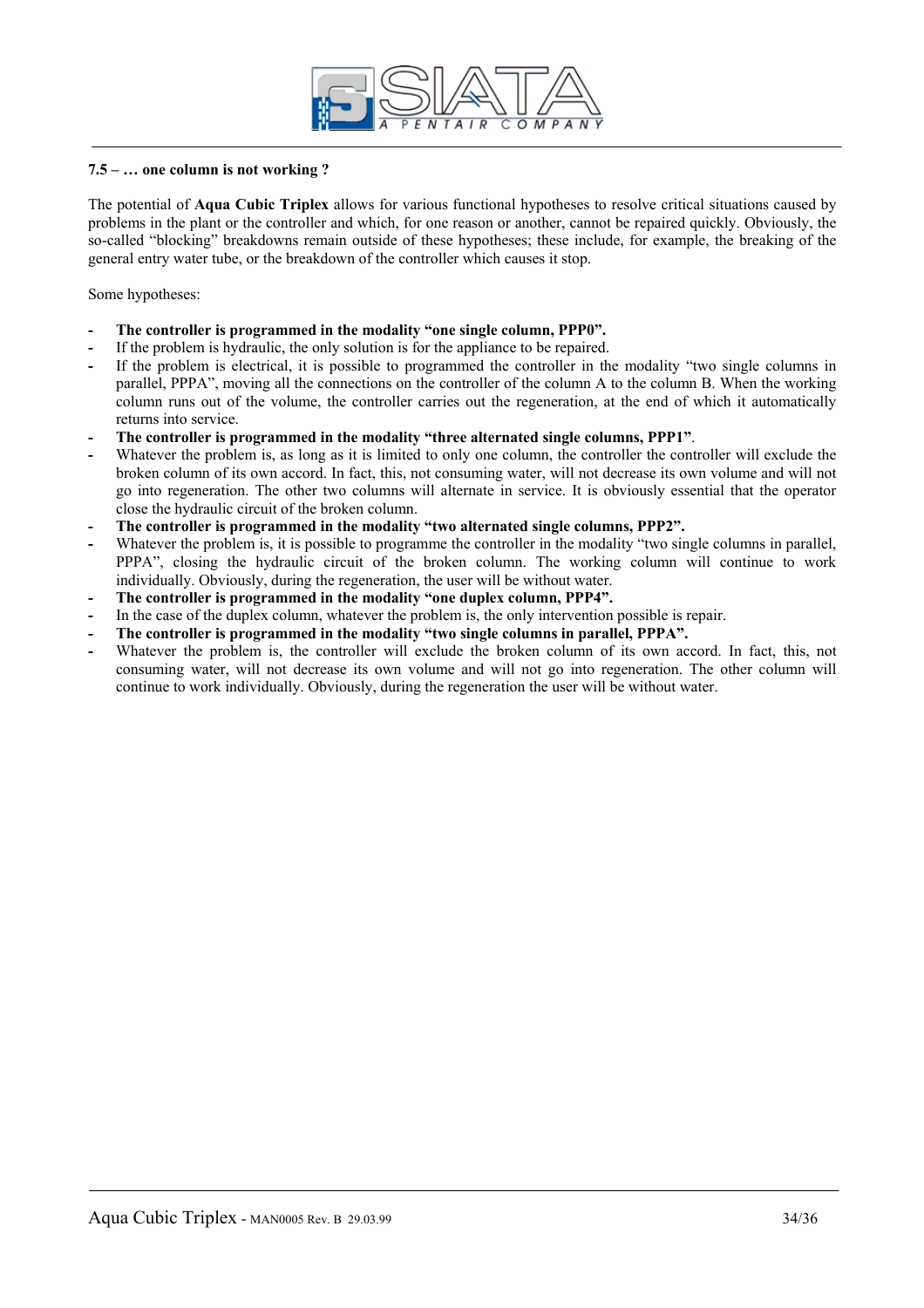

**Appendix A**